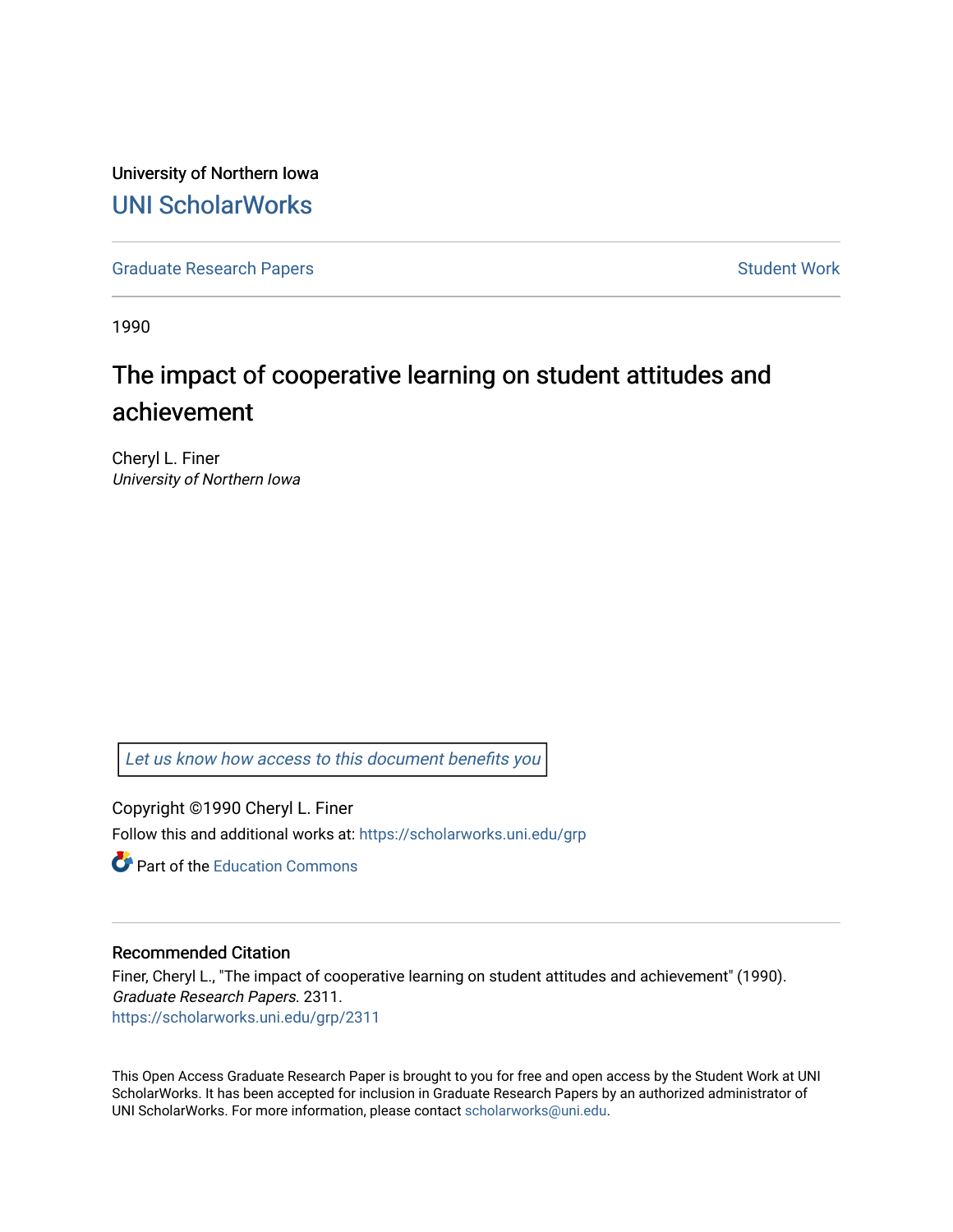### The impact of cooperative learning on student attitudes and achievement

### Abstract

It is essential for teachers to know how and when to structure students' learning goals competitively, individualistically, or cooperatively. Each goal structure has its place. Goal structures determine the way in which students will interact with each other and how the teacher will achieve an instructional goal. It is important for students to learn which behaviors are expected in each situation. By using all three goal structures students learn how to collaboratively work with others, compete for fun and enjoyment, and work on their own. Johnson and Johnson ( 1987) stated that no aspect of teaching is more important than the appropriate use of goal structures. Teachers have no choice but to choose a goal structure for each lesson they teach.

This open access graduate research paper is available at UNI ScholarWorks: <https://scholarworks.uni.edu/grp/2311>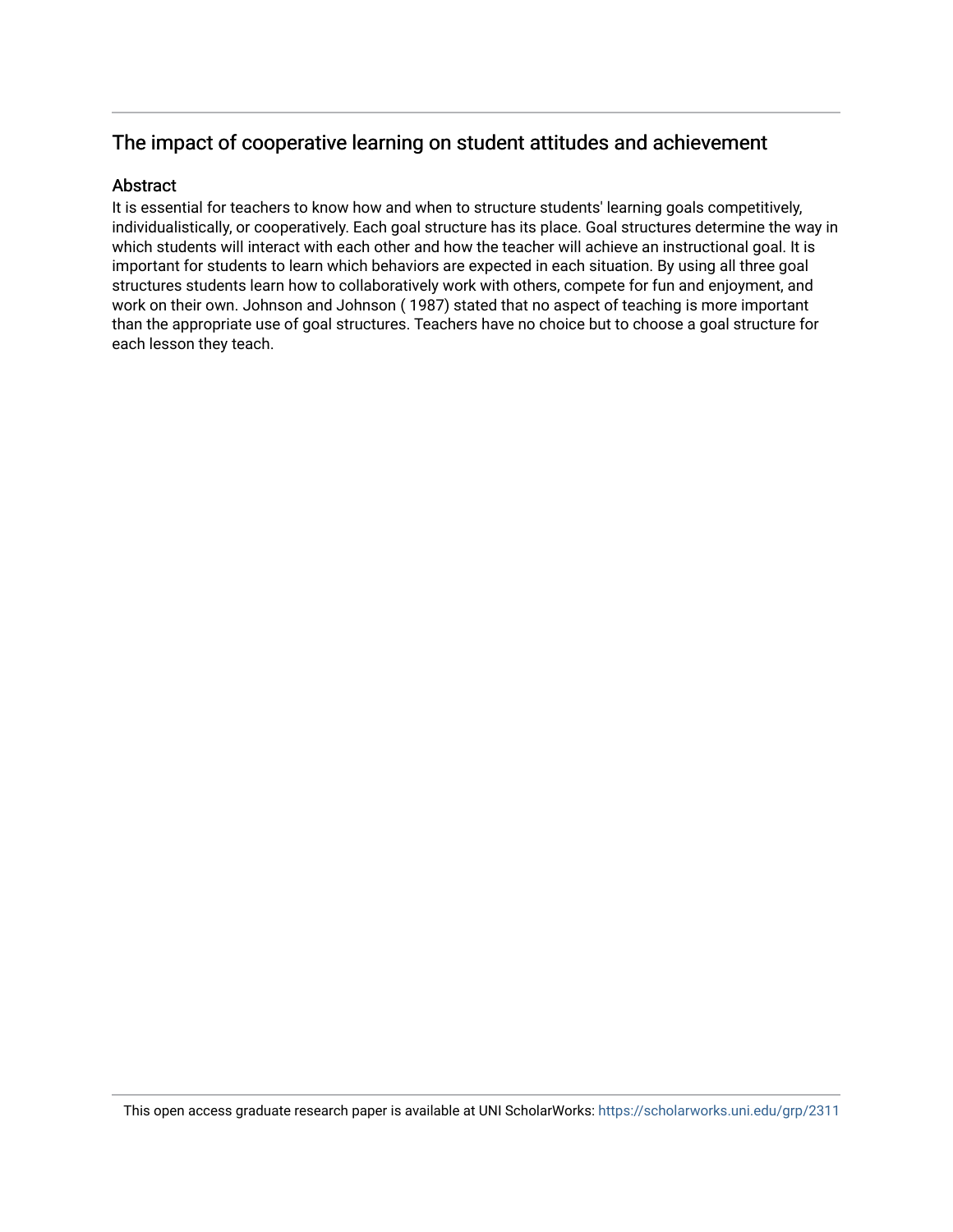## THE IMPACT OF COOPERATIVE LEARNING ON STUDENT ATTITUDES AND ACHIEVEMENT

A Research Paper

Presented to

The Department of Educational Administration

and Counseling

University of Northern Iowa

### In Partial Fulfillment

of the Requirements for the Degree

Master of Arts in Education

**by** 

Cheryl L. Finer May 1990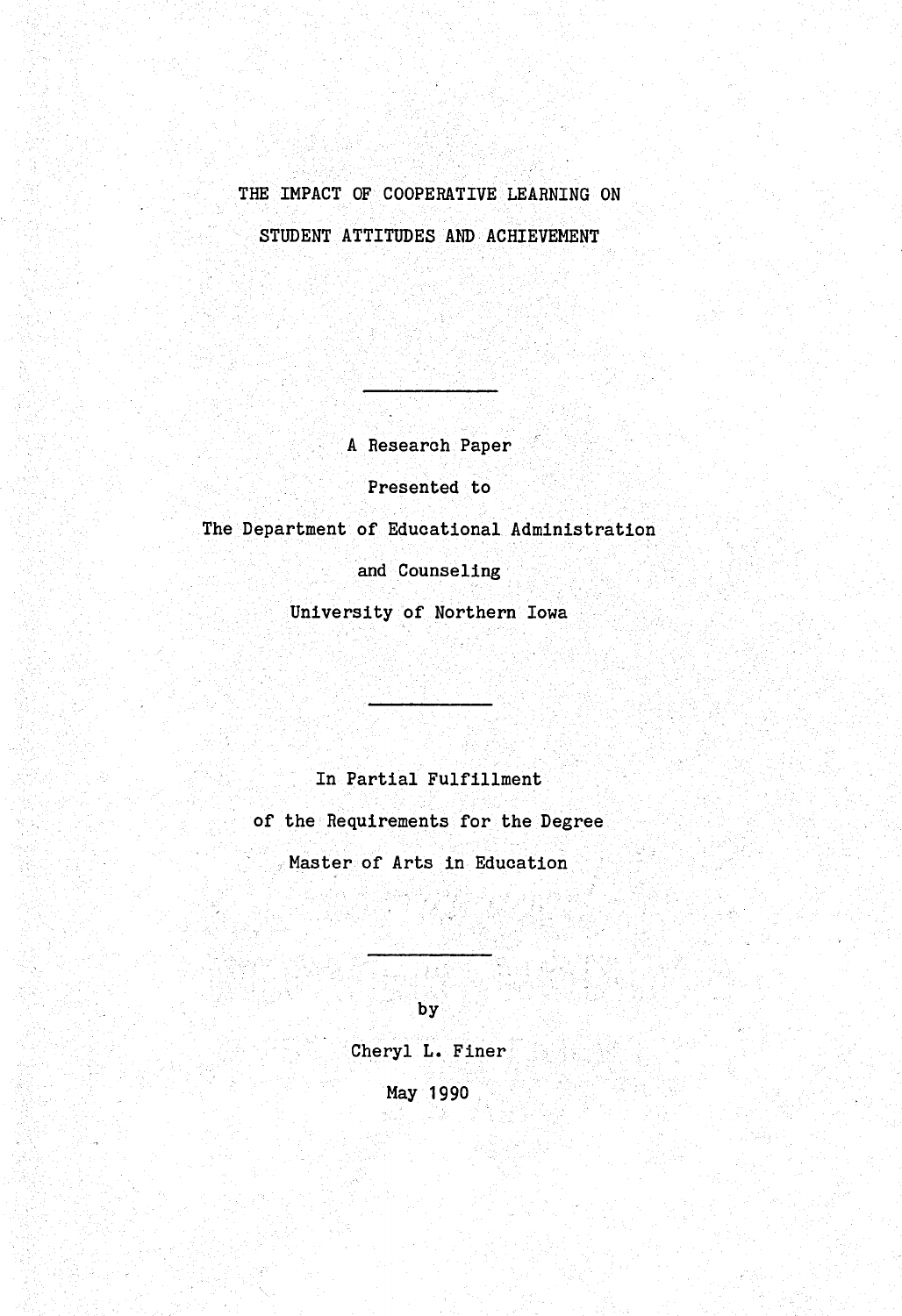This research paper by: Cheryl L. Finer Entitled: THE IMPACT OF COOPERATIVE LEARNING ON STUDENT ATTITUDES AND ACHIEVEMENT

has been approved as meeting the research paper requirement for the Degree of Master of Arts in Education.

Norman McCumsey

L<br><u>Maccl 39/990</u><br>Date Approved

Robert H. Decker

approved 5 1990<br>Date Approved Second Reader of Research Paper

Dale R.

Administration and

Dale R. Jackson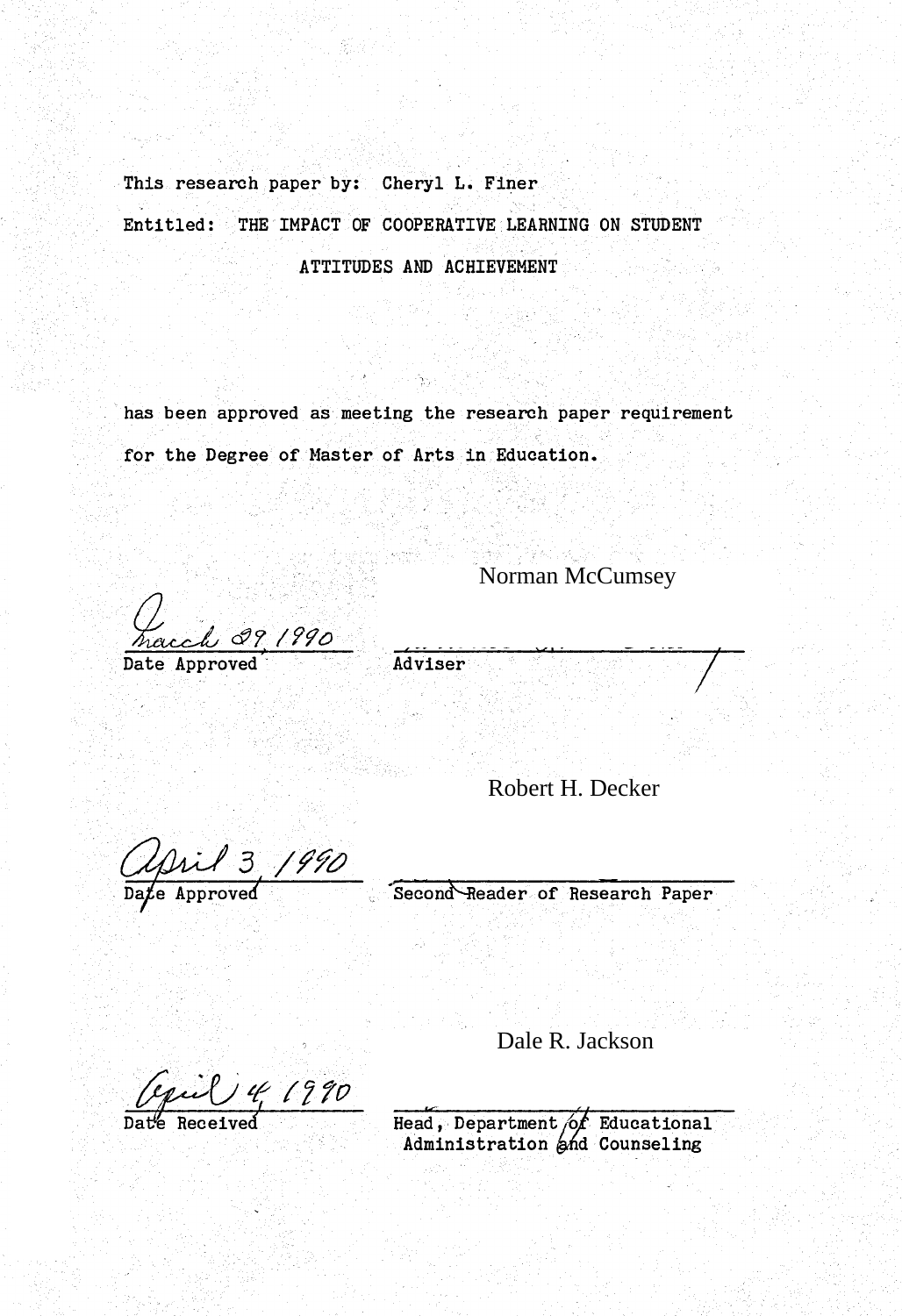It is essential for teachers to know how and when to structure students' learning goals competitively, individualistically, or cooperatively. Each goal structure has its place. Goal structures determine the way in which students will interact with each other and how the teacher will achieve an instructional goal. It is important for students to learn which behaviors are expected in each situation. By using all three goal structures students learn how to collaboratively work with others, compete for fun and enjoyment, and work on their own. Johnson and Johnson (1987) stated that no aspect of teaching is more important than the appropriate use of goal structures. Teachers have no choice but to choose a goal structure for each lesson they teach.

1

Teachers can select from three methods of structuring the student-student interactions in their classrooms: competitive, individualistic, and cooperative. According to Johnson and Johnson (1974) a competitive goal structure has students work against each other to achieve a goal that only one or few students may obtain. The traditional classroom overuses competition. A student's performance is constantly being compared to the performance of another student. When the student-student interactions in a classroom are structured competitively, someone wins and everyone else loses. Examples include: spelling bees, reading the most books, rewards for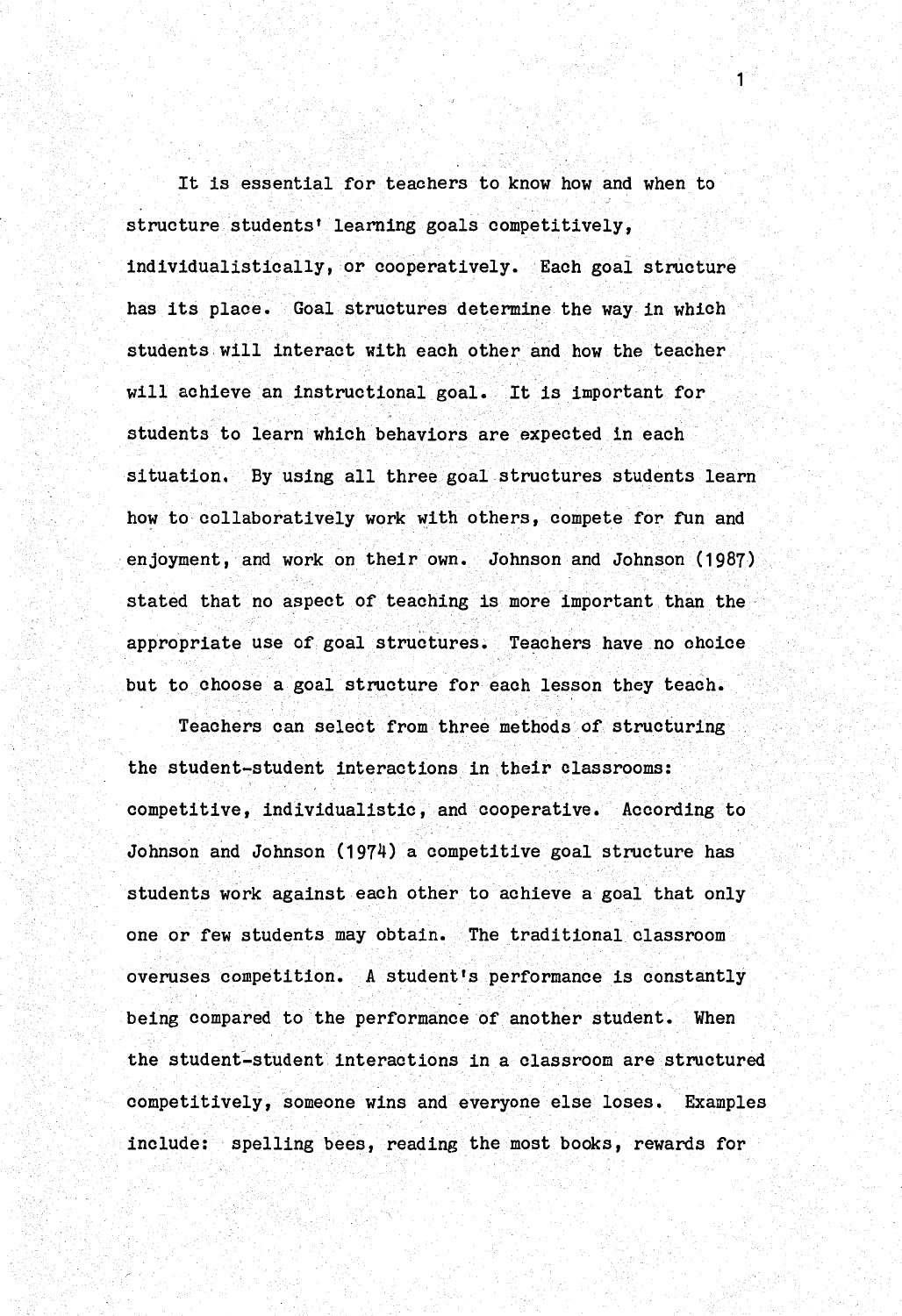finishing first, and grading on the curve. Competitive situations encourage individuals to prevent others from winning or accomplishing a goal.

2

The Johnsons stated that a competitive goal structure does little to foster interdependence and cooperation in a classroom. Students often developed negative attitudes toward individuals who were more successful than they were, as well as toward the teacher and the school. Schrom (1980) reported that the negative experiences of ninth-grade students in school led to attitude problems and was a major factor that influenced students to drop out of school. Students who were continually placed in a competitive situation did not learn for intrinsic reasons. Learning for its own sake was not rewarding. Winning was the reward (Andersen, Nelson, Fox, & · Gruber, 1988).

The Johnsons (1987) felt that not all competition was harmful. If not overdone, it can be energy-producing and motivational. It can also be a timely change of pace. However, the inappropriate use and overuse of competition could have many destructive outcomes which interfere seriously with successful instruction (Johnson & Johnson, 1987).

The individualistic goal structure defined the student-student interaction so that there was no competition and no interdependence (Johnson & Johnson, 1975). As an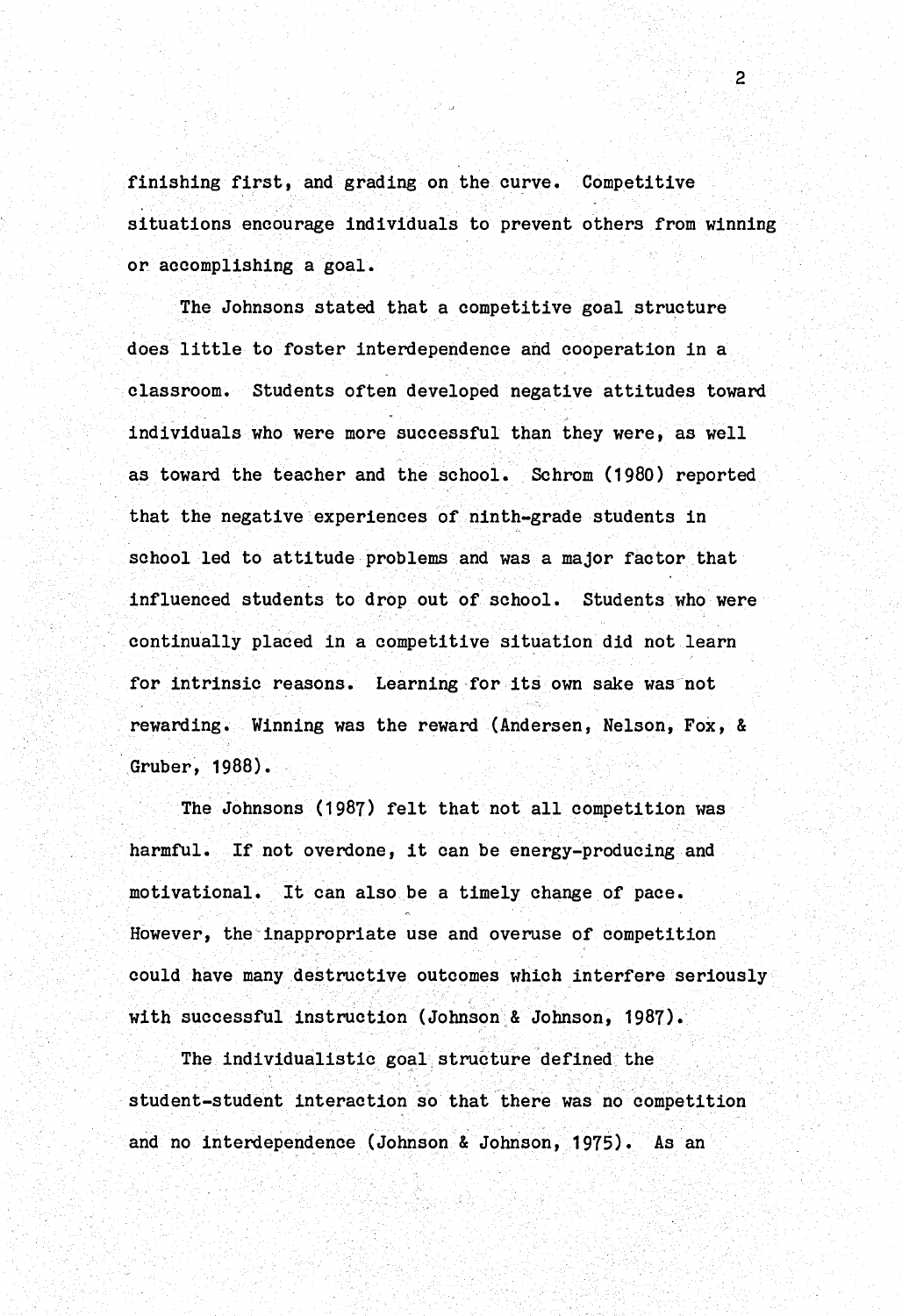alternative to competition, individualized instruction became popular in the 1970s (Andersen, Nelson, Fox, & Gruber, 1988). In an individualized setting, students worked by themselves to accomplish a goal unrelated to the goals of others (Johnson & Johnson, 1987). An individualized program required the teacher to plan for each student based on an extensive evaluation of each student. According to the Johnsons (1987), every student must be instructed individually because no two students are working on the same task or at the same rate.

The main characteristic of an individualistic structure is that each student faced the learning situation alone. Examples included: students having a workbook page to complete, working on the computer, art activity to design, set of math problems to answer, or reading a story. With an individualistic goal structure, one student's accomplishments does not affect another student's accomplishment. Grades or other rewards are not tied to the classroom performance of other students. Andersen, Nelson, Fox, and Gruber (1988) maintained that each student could earn the desired grade, depending on the individual's accomplishment.

The Johnsons (1987) stated that individualized instruction would be most desirable under conditions in which it would be possible for each individual to achieve the goal. At times, students have to work individually. When students do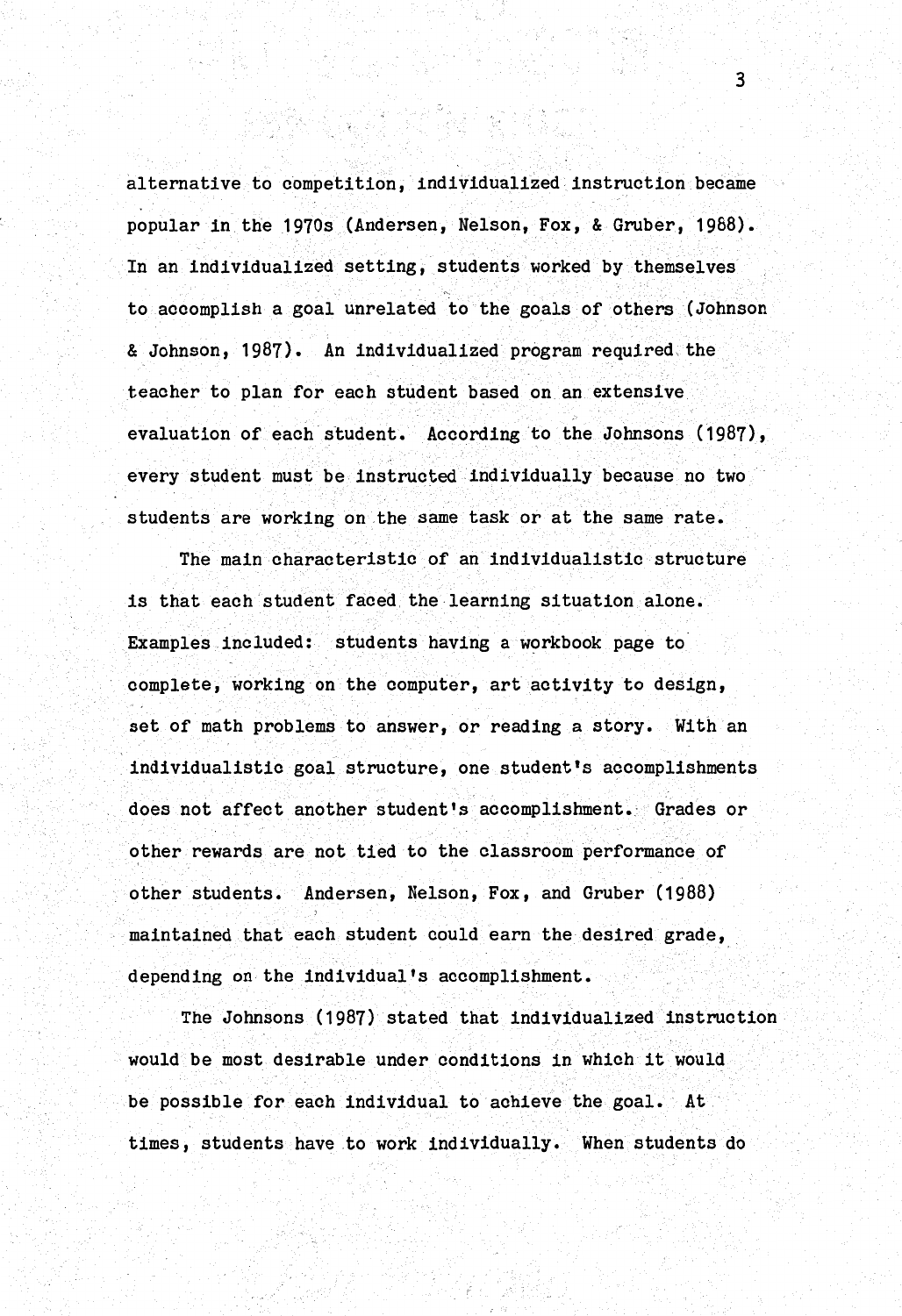not interact with each other, they have no opportunity to practice skills needed to develop divergent thinking and decision-making. Further, students do not have the opportunity to learn to appreciate others or to practice getting along with their peers.

4

A third goal structure. is cooperation. In the last twelve years there has been a substantial awakening of interest in applying principles of cooperation to the classroom as a primary means of teaching traditional school subjects (Slavin, 1980). A cooperative structuring of the student-student interaction was an effort to build interdependence (Johnson & Johnson, 1975). In a cooperative goal structure, students in heterogeneous groups work together to accomplish a common goal. Andersen, Nelson, Fox, and Gruber (1988) believed cooperative learning means more than high-achieving students helping slower students. Group members are concerned about the performance of all group members. Students are rewarded on the performance of the whole group. Every student must master the material and is individually accountable for contributing a share of work to the group. Examples of single products in cooperatively structured groups include: one math paper, one report, or learning one list of spelling words. Individuals within each group are tied together by the emphasis on a single product as well as a shared reward.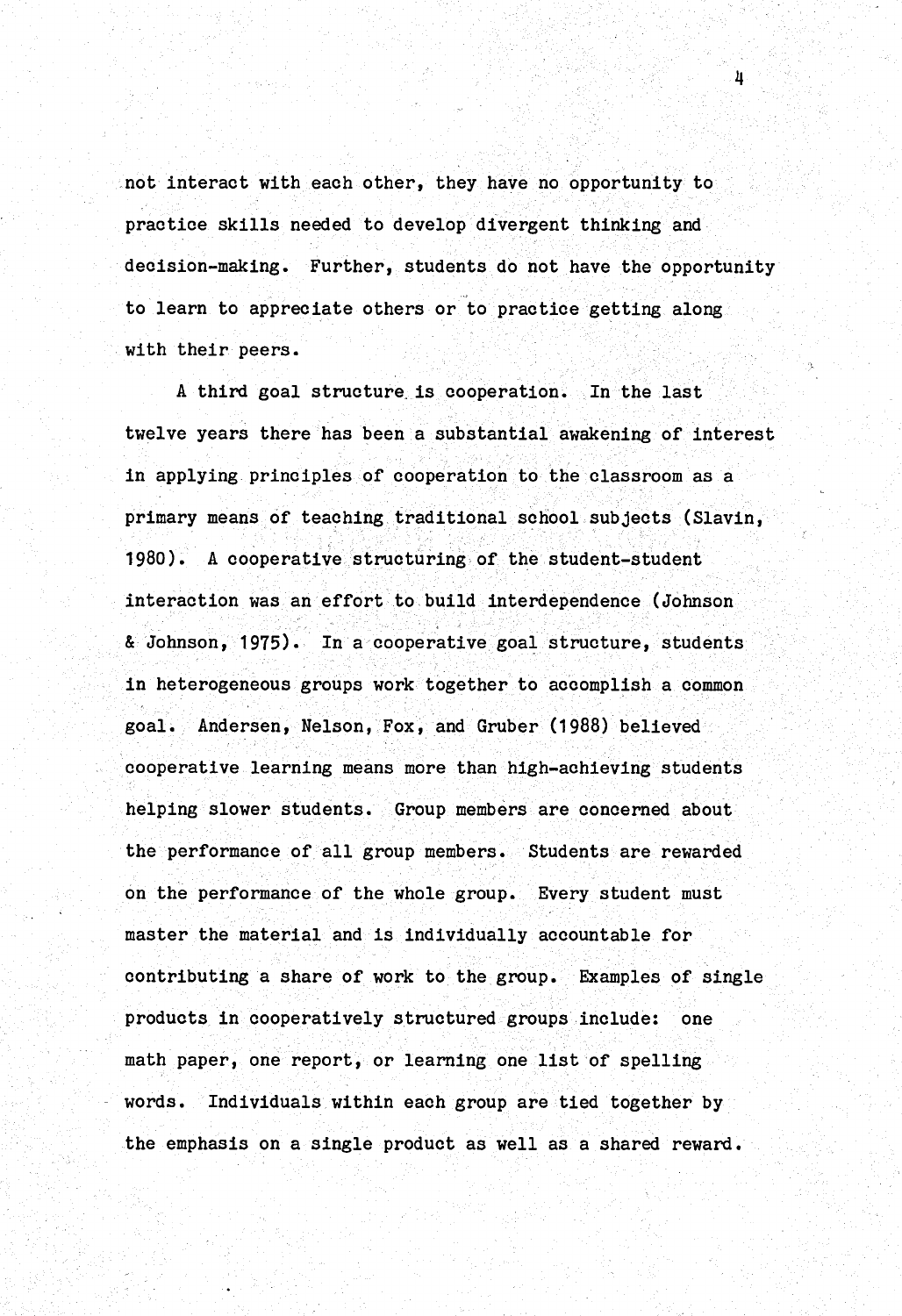Rewards might include an extra recess, lining up first, bonus points, or a free period.

5

Johnson and Johnson (1985) determined that cooperative learning does not mean having students share materials in which each individual works on his own workbook page. Andersen, Nelson, Fox, and Gruber (1988) pointed out that in cooperative learning groups each member is responsible for helping other group members. Students learn vocabulary, solve math problems, or write a story together. Each student in the group might learn a part of the problem, then teach other group members their parts. All group members must be able to: know the answer, complete the task, and explain it.

In a cooperative learning situation, students are not only evaluated on the final product but also on how well they maintained good working relationships. In cooperative learning groups the social skills that students need in order to work collaboratively, such as leadership, communication, and conflict management, were taught directly (Johnson & Johnson, 1987). Teachers often assume that students already have the skills necessary to interact effectively in groups. These social skills need to be taught (Andersen, Nelson, Fox, & Gruber, 1988).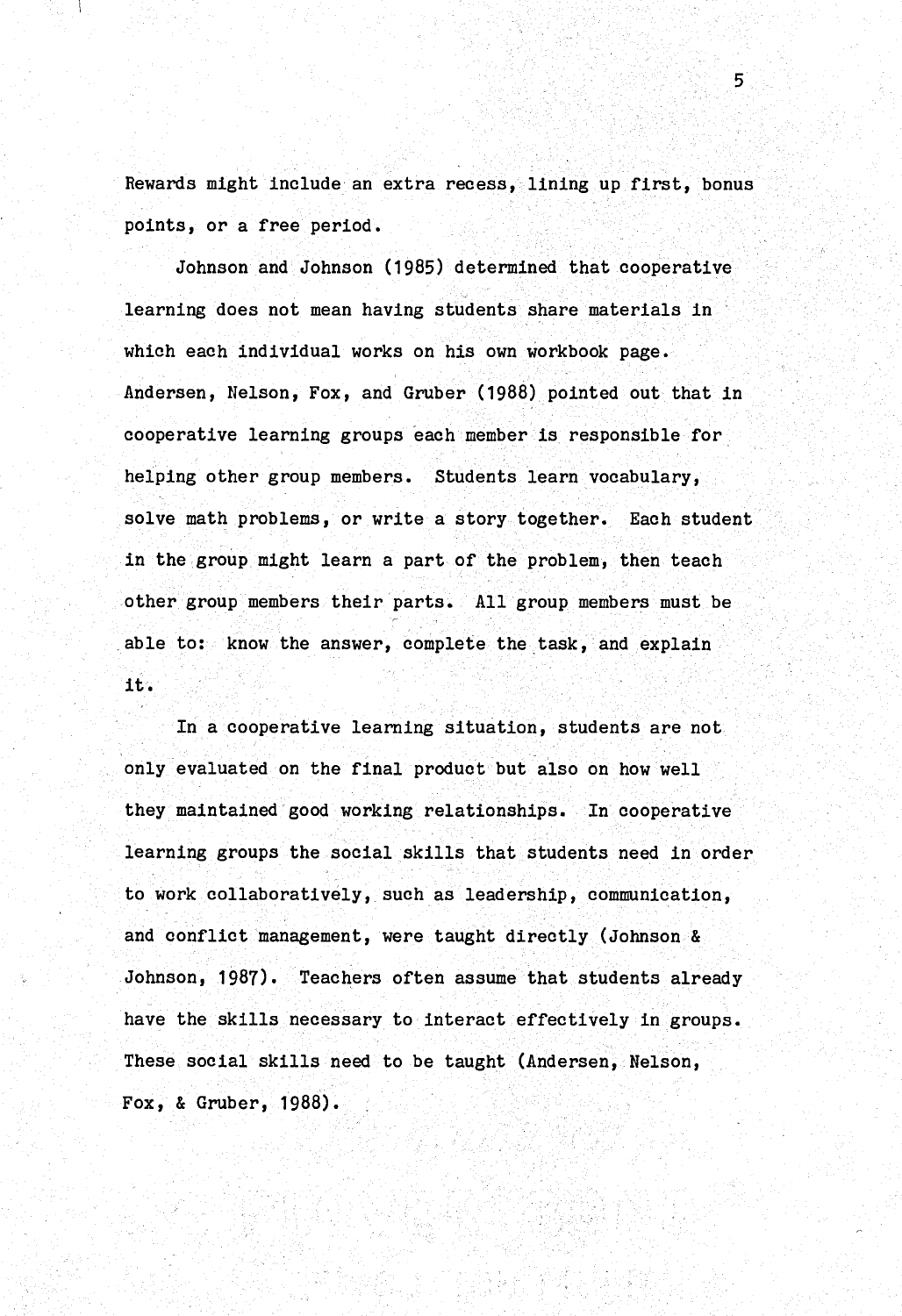At the present time in education, the most under-utilized goal structure is cooperation (Johnson & Johnson, 1987). Cooperative learning had been relatively ignored by teachers even though it is by far the most important and powerful way to structure learning situations (Johnson & Johnson, 1987). Coleman (1961) and Glasser (1969) have stated that a major goal of school is to educate students to work cooperatively with others. "Ideally, a cooperative goal structure may be used sixty to seventy percent of the time, an individualistic goal structure, twenty percent of the time, and a competitive goal structure, ten to twenty percent of the time" (Johnson & Johnson, 1987, p. 18).

This paper examined the three goal structures that are essential for the process of learning to occur. In addition, this paper summarized the major aspects of cooperative learning. Specifically, this paper elaborated on the research of cooperative learning, primarily in the areas of achievement and social development. Sharan and Sharan (1987) revealed that cooperative learning encompasses a wide range of strategies for promoting academic learning through peer cooperation and communication. Slavin (1987) referred to cooperative learning as a set of instructional methods in which students worked in small, mixed-ability learning groups. These groups usually had four members. The groups' members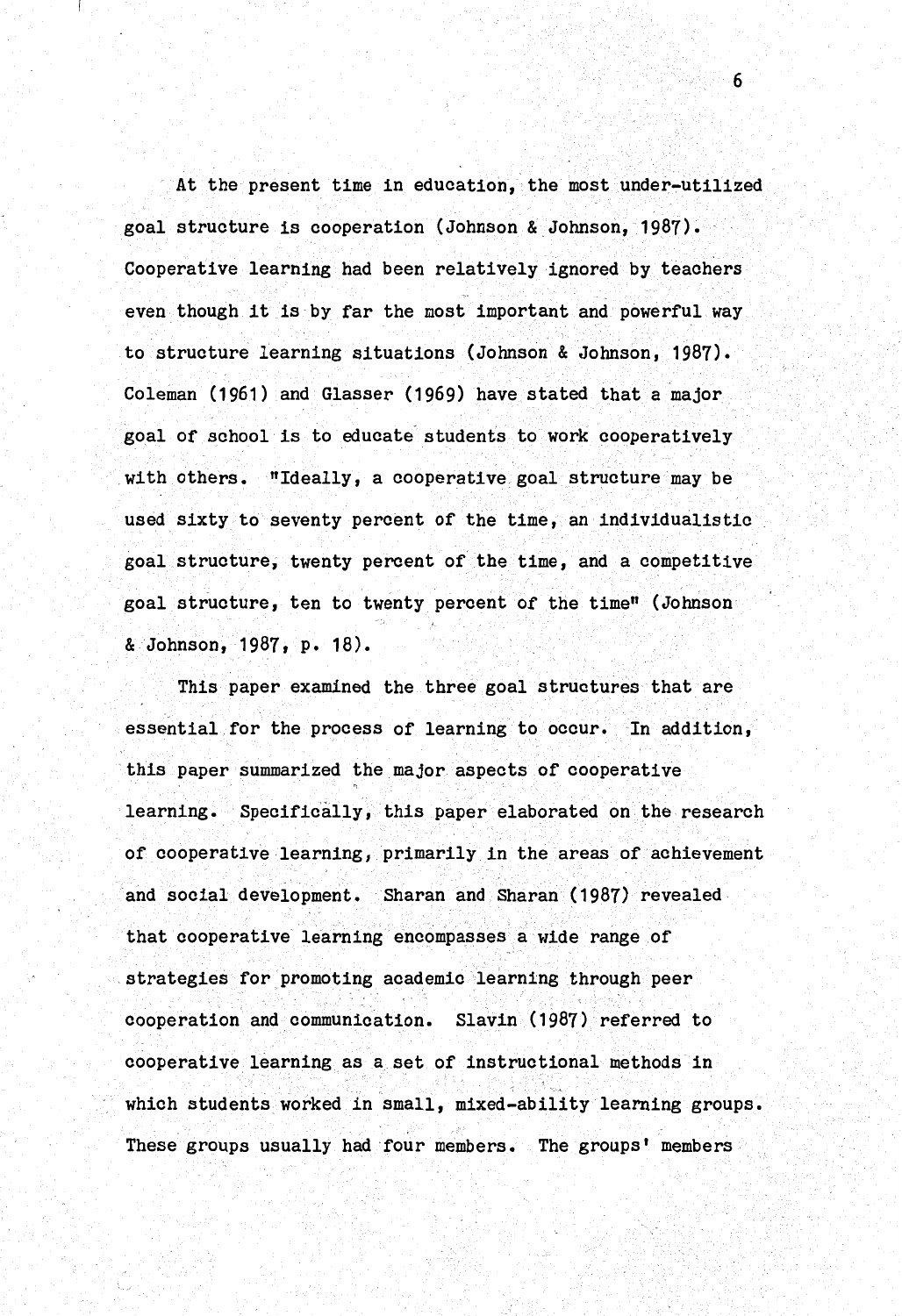consisted of: one high achiever, two average achievers, and one low achiever. According to Slavin (1987), the students in each group were responsible not only for learning the material being taught in class, but also in helping their groupmates learn. A group goal was an important aspect of the cooperative learning process.

7

Many teachers believe that they are implementing cooperative learning when they place students into groups to learn. Putting students into groups to learn is not the same as structuring cooperation among students. In order for a lesson to be cooperative, Johnson, Johnson, and Holubec (1986), cited five essential elements that needed to be included. In a math class, a teacher might assign her students a set or math story problems to solve. Students are placed in groups of three or four. The instructional task is for the students to solve each story problem correctly and understand the correct strategy for doing so. The teacher now has the responsibility or implementing the five basic elements.

The Johnsons (1989) listed positive interdependence as the first basic element of a cooperative lesson. Positive interdependence exists when one perceives that one is linked with others in a way so that one cannot succeed unless the other members or the group succeed. Johnson and Johnson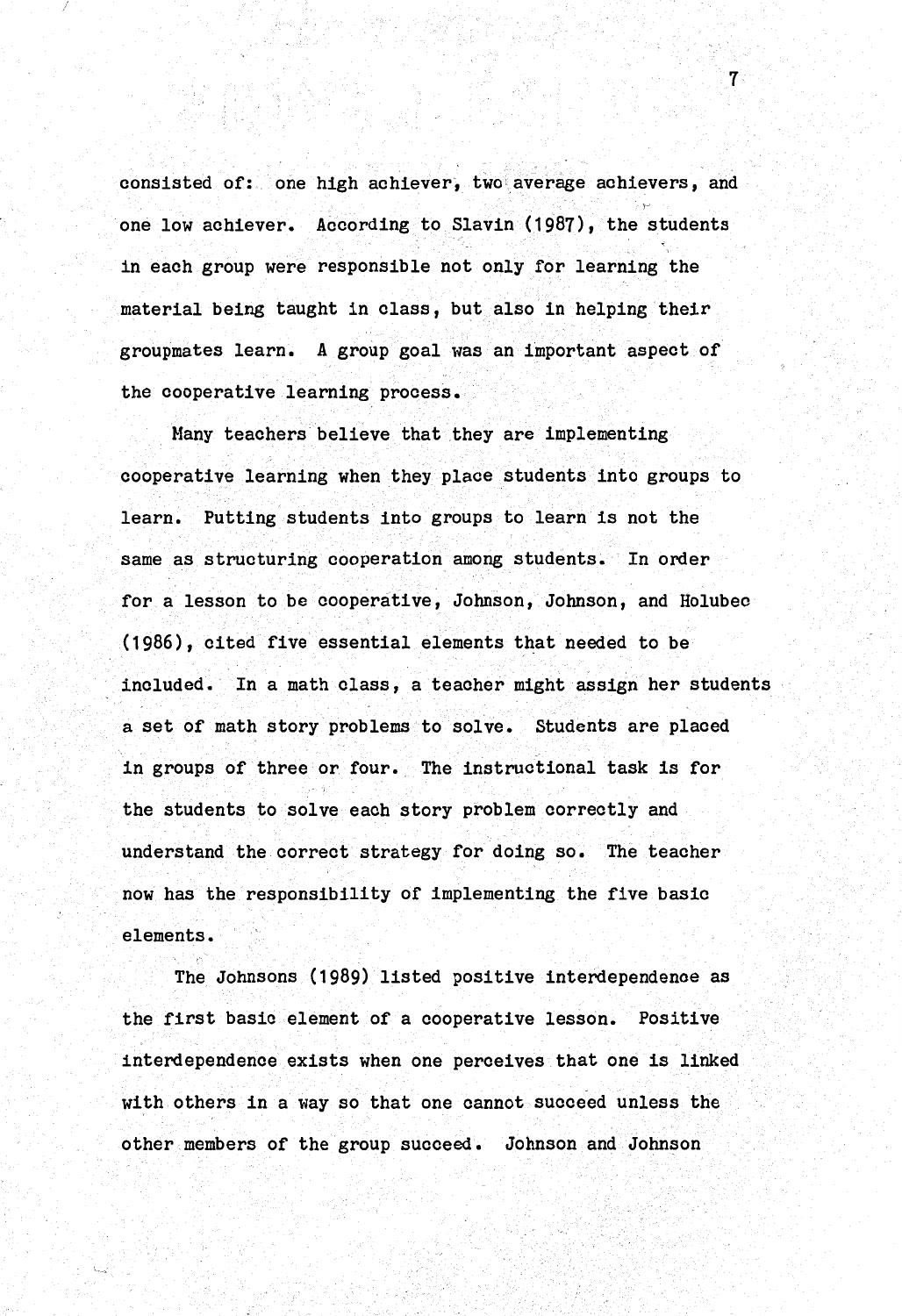(1989) believed that positive interdependence is the most important factor in structuring learning situations cooperatively. Within the math story problems lesson, positive interdependence is structured by group members agreeing on the answer and strategies for solving each problem.

Face-to-face promotive interaction among students was the second basic element of a cooperative lesson (Johnson & Johnson, 1989). The Johnsons (1989) defined promotive interaction as individuals encouraging and facilitating each other's efforts to complete tasks and achieve in order to reach the group's goals. This exists when students orally explain to each other how to solve problems, discuss with each other the nature of the concepts and strategies being learned, teach one's knowledge to classmates, and explain to each other the connections between present and past learning (Johnson & Johnson, 1989). The Johnsons (1989) discussed that face-to-face interaction was promotive in the sense that students helped, assisted, encouraged, and supported each other's'efforts to learn. In the math lesson, the teacher must provide the time and encouragement for students to exchange ideas and help each other learn.

The Johnsons (1989) listed individual accountability for mastering the assigned materials as the third basic element of a cooperative lesson. Each group member has the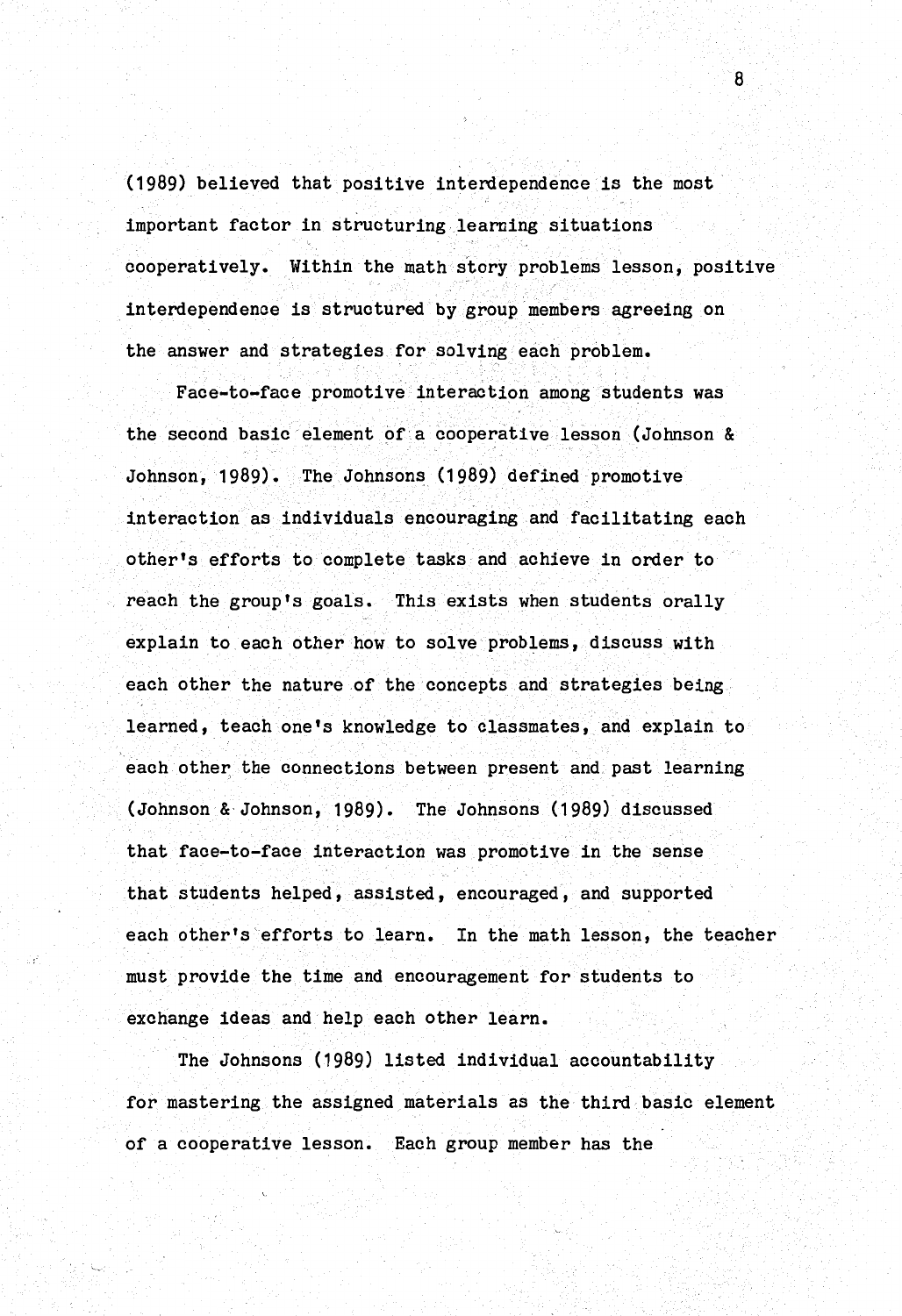responsibility to learn the materials. The teacher needs to ensure that the performance of each individual student is assessed and the results given back to the group and the individual. It is important for the group to know who needs more assistance in completing the assignment. A common way to structure individual accountability would be to give a test to each student and randomly select one student's work to represent the entire group. In the math lesson, individual accountability is structured by having the teacher pick one answer sheet at random to score for the group and randomly asking one group member to explain how to solve one of the problems.

Social skills was the fourth basic element of a cooperative lesson according to the Johnsons (1989). Groups can not function effectively if students do not have and use the needed leadership, decision-making, trust-building, communication, and conflict-management skills (Johnson & Johnson, 1989). These skills have to be taught just as purposefully as academic skills. Many students who have never worked cooperatively in learning situations lack the needed social skills for doing so. Placing socially unskilled students in a learning group and telling them to cooperate will obviously not be successful. Johnson, Johnson, and Scott (1978) stated that students must be taught the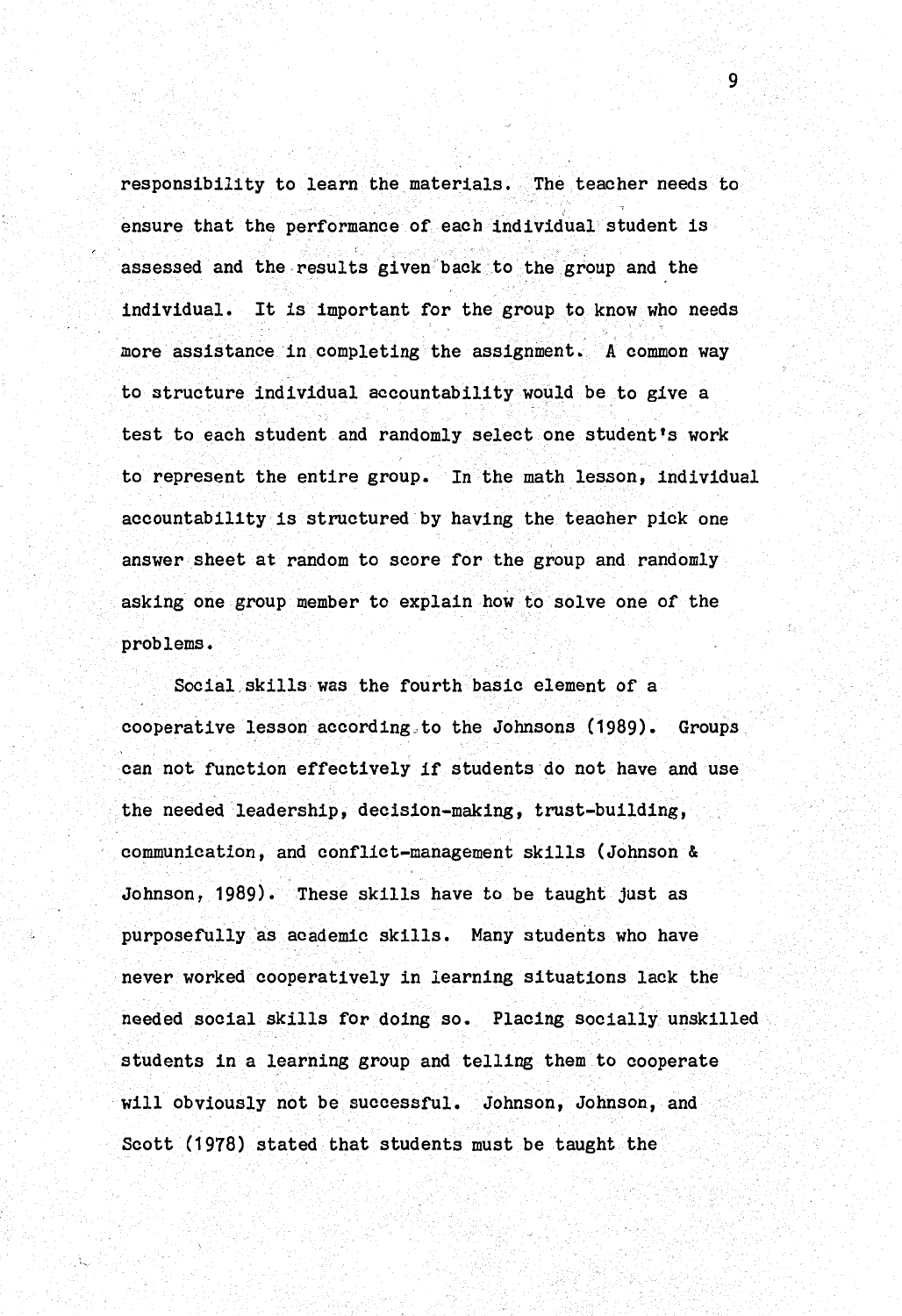interpersonal and small group skills needed for high quality cooperation, and be motivated to use them. During the math lesson the teacher might emphasize for the day that students need to make sure all group members understand the problems. When the teacher sees the groups engaging in this skill, she verbally praises the group and puts a star on the group's paper.

In order to achieve, students in cooperative learning groups have to work together effectively. Effective group work is influenced by whether or not groups process how well they are achieving their goals and maintaining effective working relationships among members. Johnson, Johnson, Snider, and Yager (1986) listed group processing as the final element of a cooperative lesson. At the end of the math lesson the groups process their functioning by answering two questions:

"1. What is something each member did that was helpful for the group?

2. What is something each member could do to make the group even better tomorrow?" (Johnson, Johnson, Snider, & Yager, 1986, p. 392). Such processing also reminds students to practice collaborative skills consistently.

Some of the keys to successful processing are:

1. allowing sufficient time for it to take place.

2. making it specific rather than vague.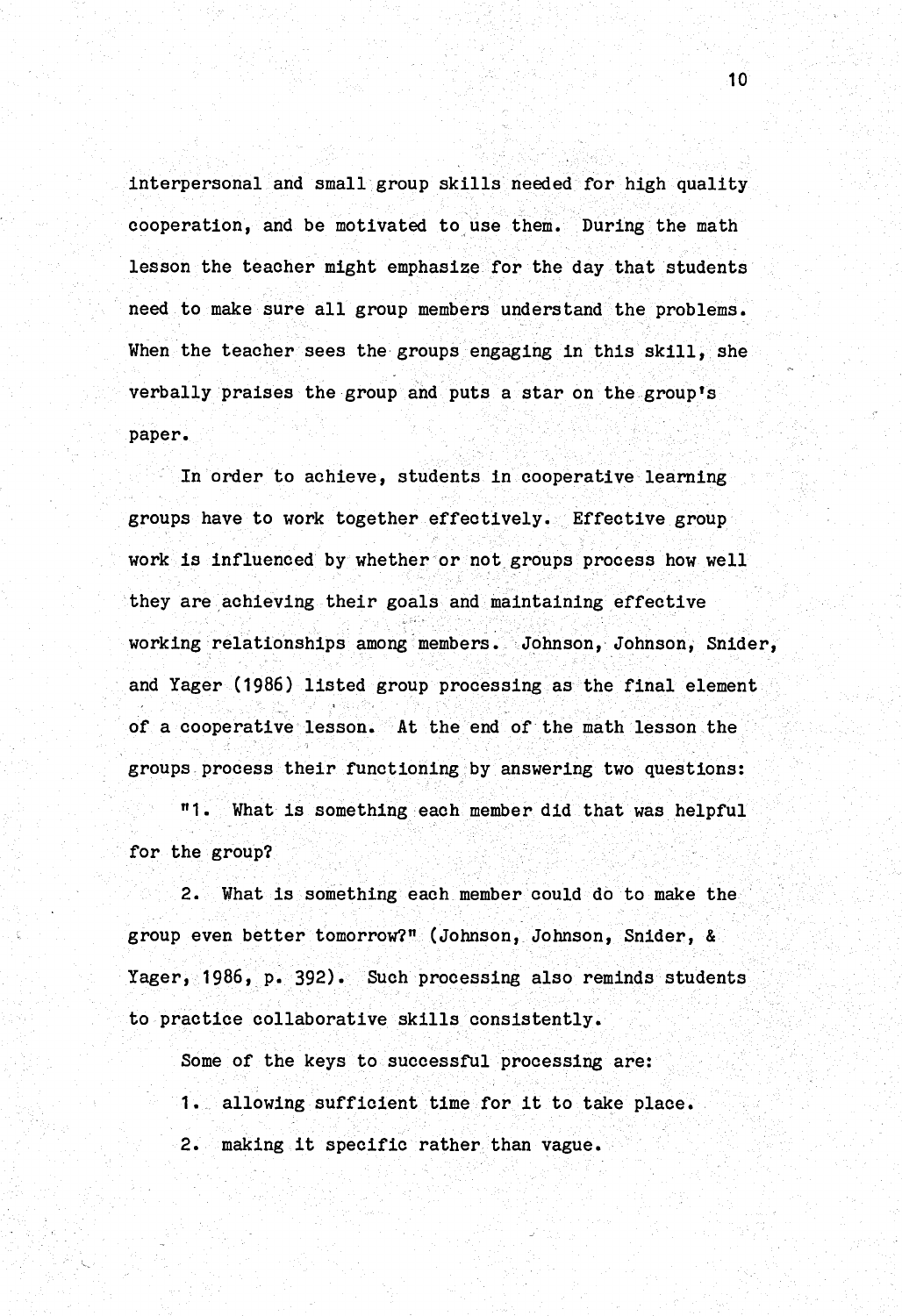3. maintaining student involvement in processing.

4. reminding students to use their collaborative skills while they process.

5. ensuring that clear expectations of the purpose of processing have been communicated. (Johnson, Johnson, & Holubec, 1986, p. 51)

Students who are unmotivated to learn do not learn. The principle behind cooperative learning methods was that by rewarding groups as well as individuals for their academic achievement, peer norms came to favor rather than oppose high achievements (Slavin, 1984). Small-group learning with students working cooperatively in the study of academic. materials lead to superior achievements in problem-solving and higher-level thinking skills (Lazarowitz, Sharan, & Steinberg, 1980). These achievement gains were not at the expense of rote-learning skills as students in small groups seemed to do equally, if not better, on rote-level skills than students who had worked in traditional classroom settings (Lazarowitz, Sharan, & Steinberg, 1980).

According to Lazarowitz, Sharan, and Steinberg (1980) students benefited from the help of their peers and from the opportunity to hear and experience more ways to solve problems. Small groups provided a safe place for low achievers to become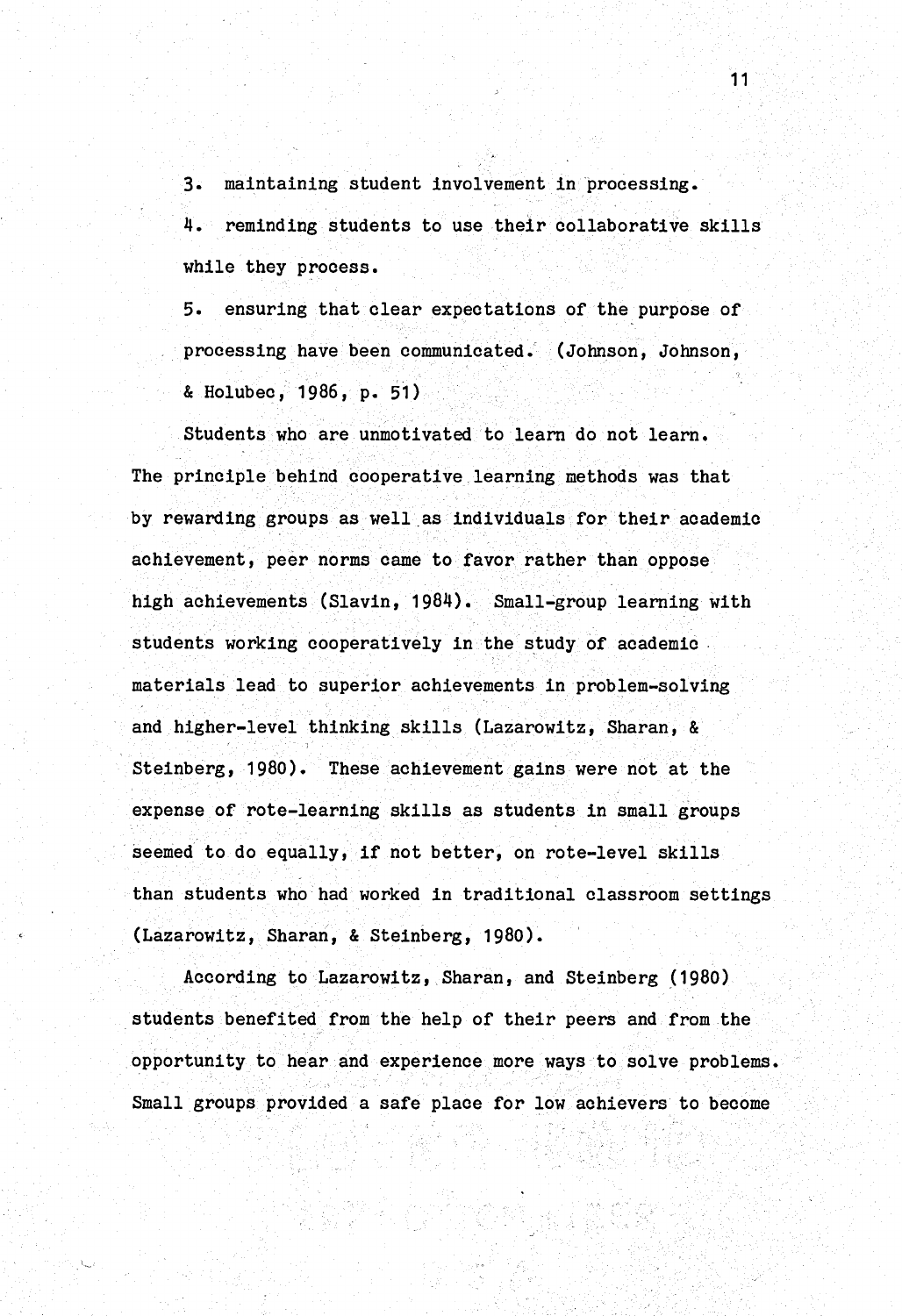involved in learning. Encouraged to cooperate, students were no longer left to succeed or fail on their own.

High achieving students also showed academic gains with small-group learning (Lazarowitz, Sharan, & Steinberg, 1980). In cooperative group, high achievers had the opportunity to clarify their own thought processes while explaining ideas to other group members. Group activities were often open-ended, problem-solving tasks that challenged students to extend their thinking.

The primary task of schools is to provide instruction effectively. An instructional innovation that does not improve instruction would be unlikely to be used in many schools, regardless of its other effects. Today schools are in an educational climate that is increasingly holding educational programs accountable for their effects on.student achievement. Most of the cooperative learning programs were developed with the improvement of instruction as the primary goal (Slavin, 1983).

As varied as the cooperative learning methods are, there are two primary factors in the area of achievement that teachers must address. Specific group rewards based on members' learning and task specialization were two critical factors that achievement depended upon (Slavin, 1988). Slavin (1988) stated that group rewards must be based on the learning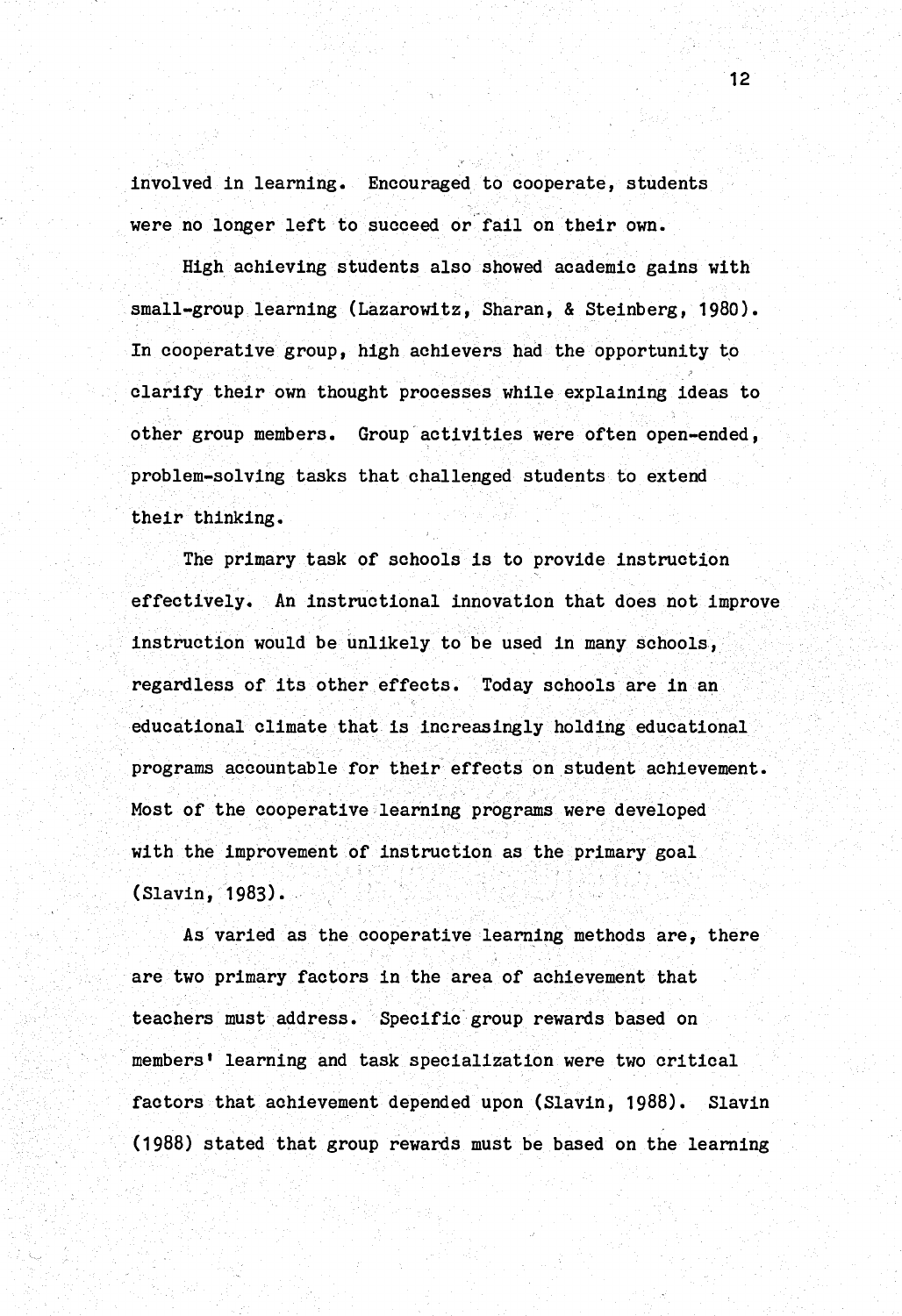' of all group members if they were to result in increased learning for all group members. Task specialization refers to the use of techniques in which each group member is given a particular part of the group task to do. Group members depend on each other and cannot easily substitute for each other in completing the group task. For example, each student in a cooperative group is gfven a piece of information that his or her teammates do not receive. Students depended absolutely on their groupmates to get the information they will need to do well on their tests.

Slavin (1983) identified forty-six experiments on cooperative learning that were conducted in elementary and secondary classes. Criteria for being a part of this field experiment included a control group and having evaluated a cooperative learning method in regular elementary or secondary classes from two to twelve weeks. Of the forty-six studies, twenty-nine (63%) showed cooperative learning methods to have had significantly positive effects on student achievement (Slavin, 1983). Slavin (1983) found fifteen (33%) of the experiments made no differences on.student achievement and two  $(4/%)$  had a significantly higher achievement. for a control group than for a cooperative treatment. There was a dramatic difference.in achievement outcomes among the group study methods, depending on their use of rewards. Of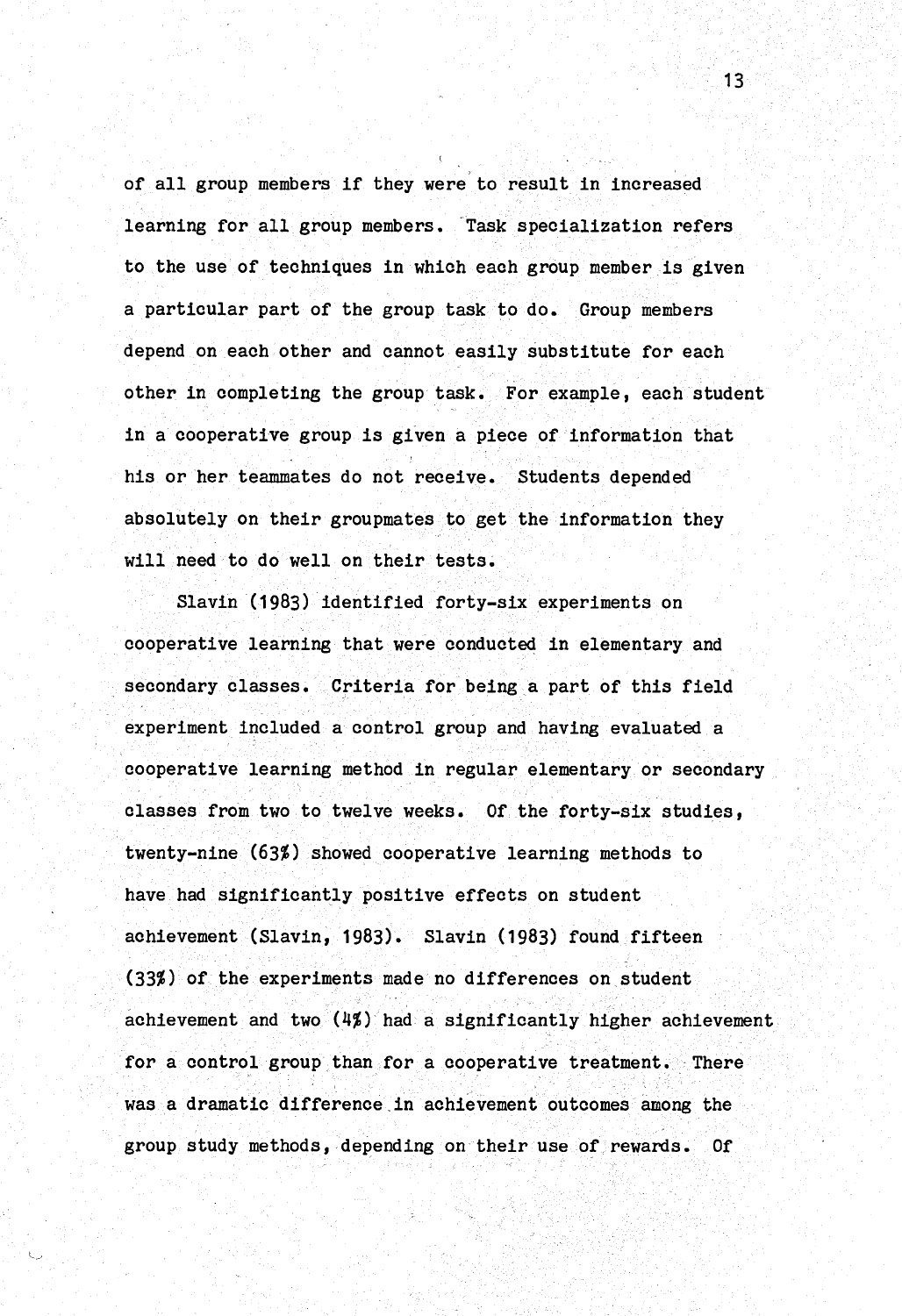the twenty-seven studies that used group rewards for individual learning, twenty-four (89%) found positive effects on student achievement, while three (11%) found no differences (Slavin, 1983). According to Slavin (1983), cooperative learning methods that used specific group rewards based on group members' individual learning consistently increased achievement more than control methods.

The results for studies that used task specialization were less clear because only ten studies used this task structure (Slavin, 1983). Ziegler (1981) studied the use of both task specialization and group rewards for individual learning. Ziegler's study showed that strong student achievement was maintained in a five-month follow-up. Nine of the ten task specialization studies in which students were rewarded on the basis of group product found positive achievement results (Slavin, 1983). Slavin's research (1983) showed that cooperative learning methods that used task specialization could increase student achievement more than control methods. Presently, the data on task specialization are inconclusive and the positive results are limited to certain areas of social studies or related subjects.

The evidence from Slavin's field experiments (1983) on cooperative learning clearly suggested that student achievement can be enhanced by use of cooperative methods that used group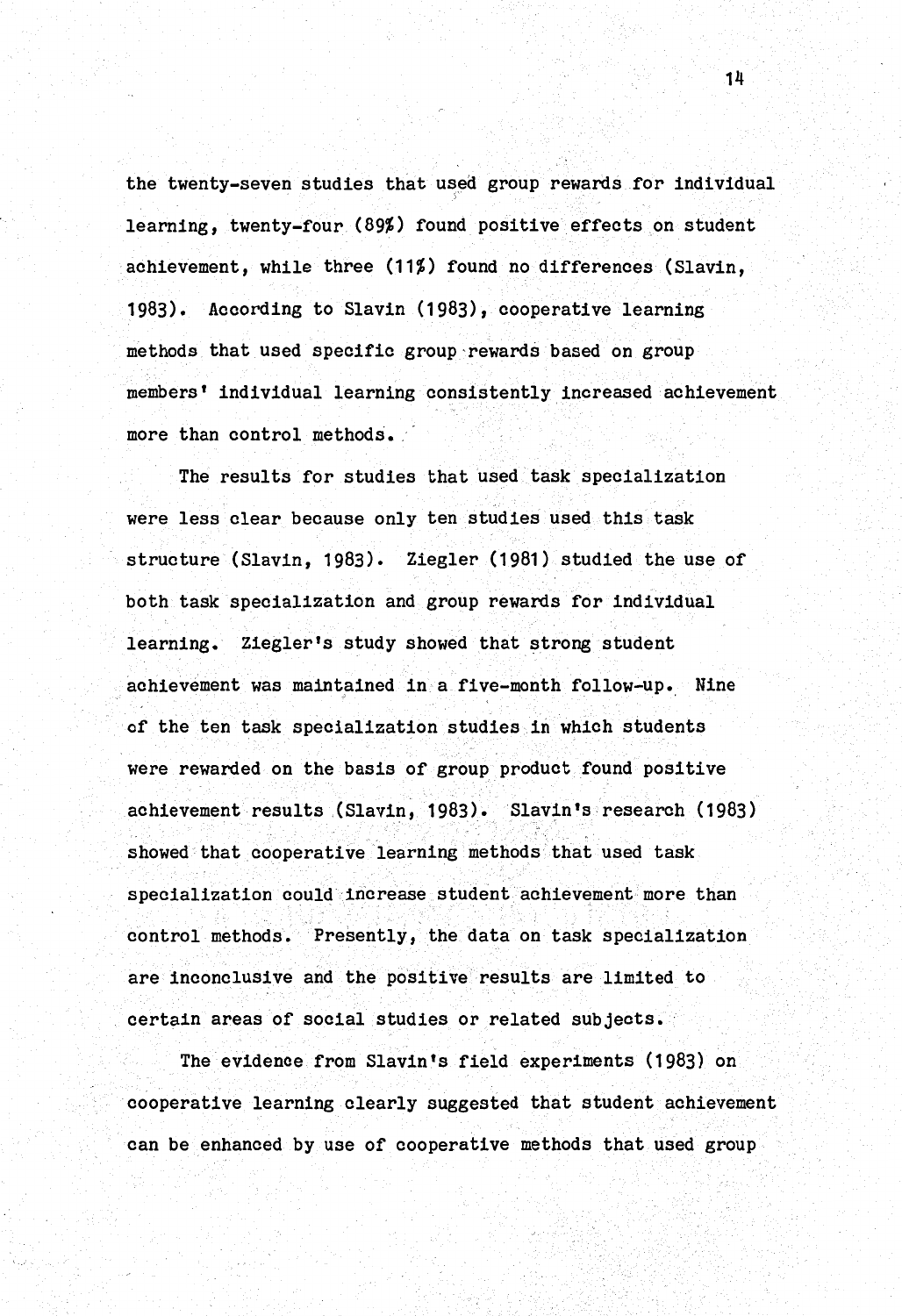rewards. Hulten and DeVries (1976) also found that group rewards were critical to the achievement effects or cooperative learning.

Since the 1920s there has been a great deal of research on the relative effects of cooperative, competitive, and individualistic efforts on achievement and productivity. Deutsch (1962), Johnson and Johnson (1981), Sharan (1980), and Slavin (1977) completed two meta-analysis: one evaluated the effects of cooperative, competitive, and individualistic interactions on achievement and another examined the effects of the different interaction patterns on acceptance of differences in peers. These data suggested that cooperative learning experiences:

1. tended to promote more learning than did competitive or individualistic learning experiences.

2. compared to competitive and individualistic experiences, tended to promote higher motivation to learn, especially intrinsic motivation.

3. compared with competitive and individualistic experiences, tended to produce more positive attitudes toward the instructional experiences and the instructors.

4. were linked with higher levels of self~esteem and healthier processes for deriving conclusions about one's self-worth than are competitive or individualistic ones.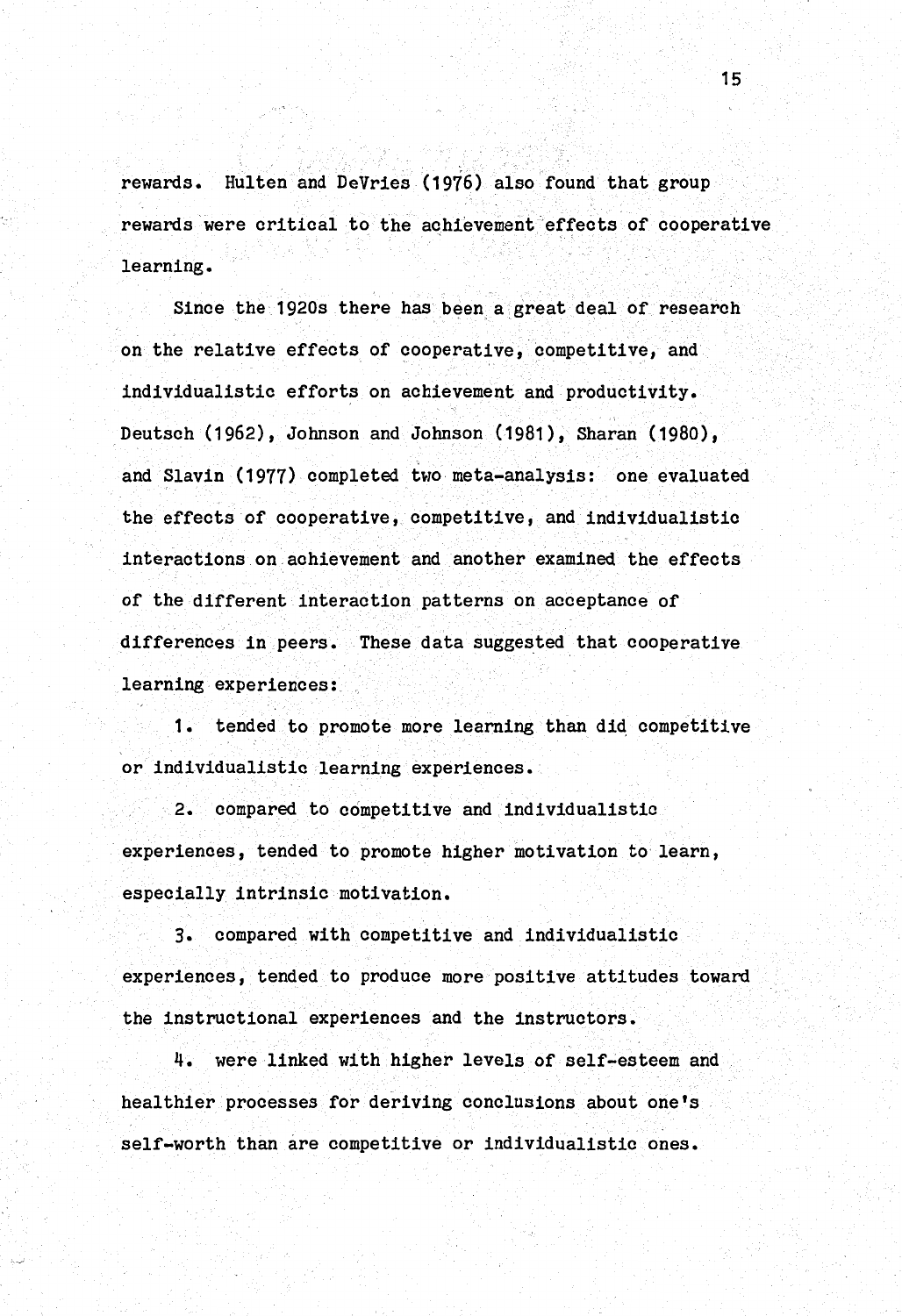5. compared to competitive and individualistic ones, has been found to result in stronger perceptions that other students care about how much one learns, and that other students want to provide assistance.

Johnson and Johnson (1978) stated that many more learning outcomes were positively influenced by having students work cooperatively. The Johnsons (1978) indicated that cooperation should be the dominant interaction pattern in the classroom and they cited advantages of a predominantly cooperative setting over a predominantly competitive or individualistic setting. Johnson, Maruyama, Johnson, and Nelson (1981) determined that in a cooperative setting it was reasonable to expect increased achievement, more positive attitudes, and a climate for accepted differences.

Research indicates positive results from teaching students social skills and using cooperative learning groups throughout the school day. Students preferred cooperative learning groups over a competitive or individually structured classroom (Johnson & Johnson, 1987). "Cooperative interactions with others are essential for the development of trust, self-confidence, and personal identity, all of which are the foundations of mental health" (Knight, Peterson, & McGuire, 1982, p. 234). Social skills can be taught in a cooperative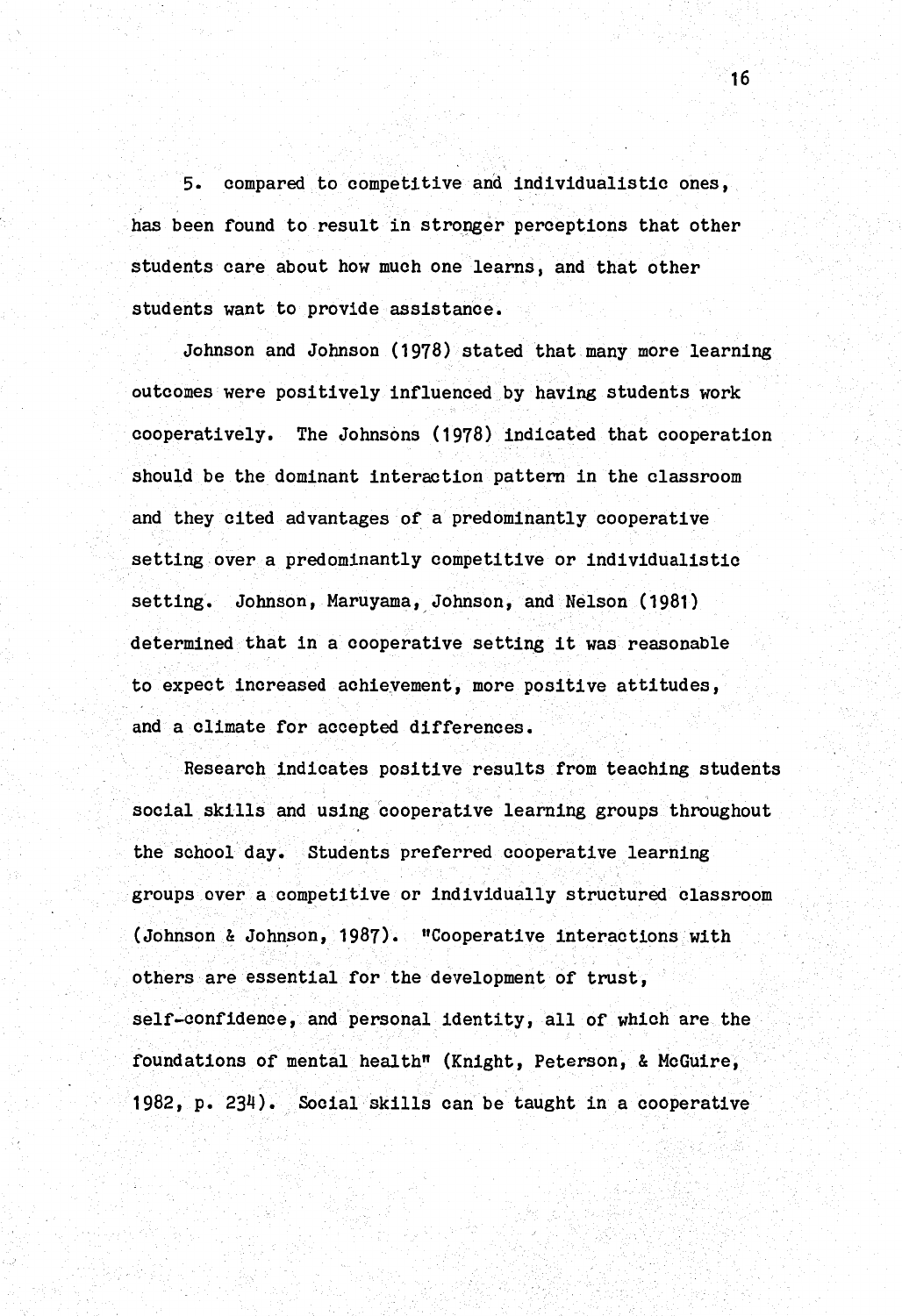goal structure provided a motivational context in which social skills could be learned and practiced.

In conclusion, the classroom goal structure greatly influences the way in which students interact with each other and with the teacher, which in turn affects the outcomes of instruction. Whenever a learning task is assigned, a clear cooperative, competitive, or individualistic goal structure should be given, so that students know how to behave appropriately. While all three goal structures are important and should be used, the dominant goal structure in any class should be cooperative.

Cooperative learning focuses on the development of a student's social competence and academic performance. This . goal structure goes beyond improving instruction.and increasing student achievement. Cooperative learning also teaches students the ability to cooperate with others as well as build and maintain stable families, careers, values, and contributions to society.

Knowledge and technical skills may be critical but are of little use if the student cannot apply these skills to cooperative interaction with other people. Teachers can teach technical knowledge in a realistic setting by having students work cooperatively with their classmates to complete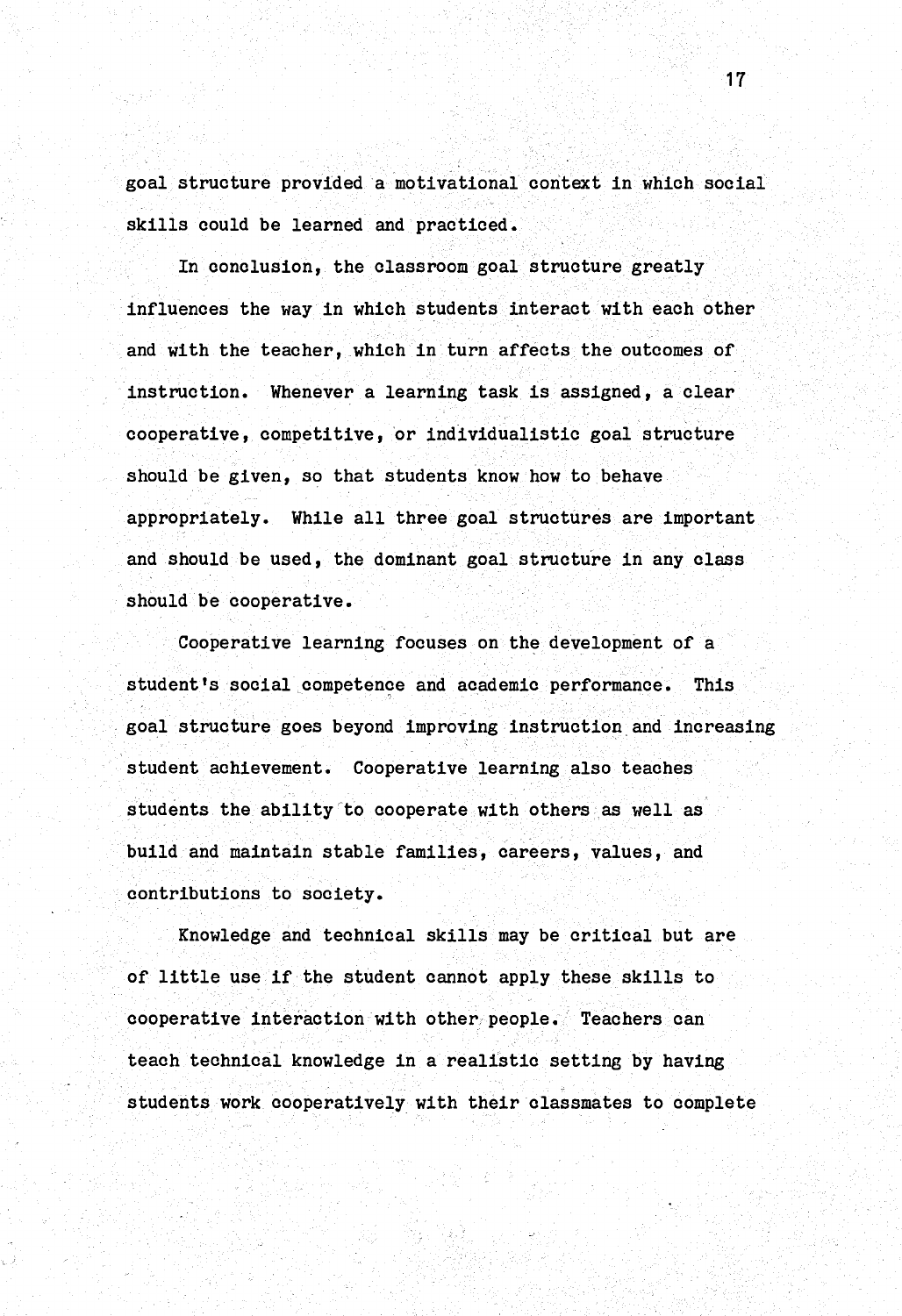academic tasks. Learning to use one's knowledge in cooperative interaction with other people is'vital.

The future requires teachers to open new windows to producing academic and social competence in students. Educators should be receptive to new.approaches that will eleminate problems that interfere with teaching and learning. The positive results of cooperative learning allow educators to keep pace with the demands. that society is placing on them.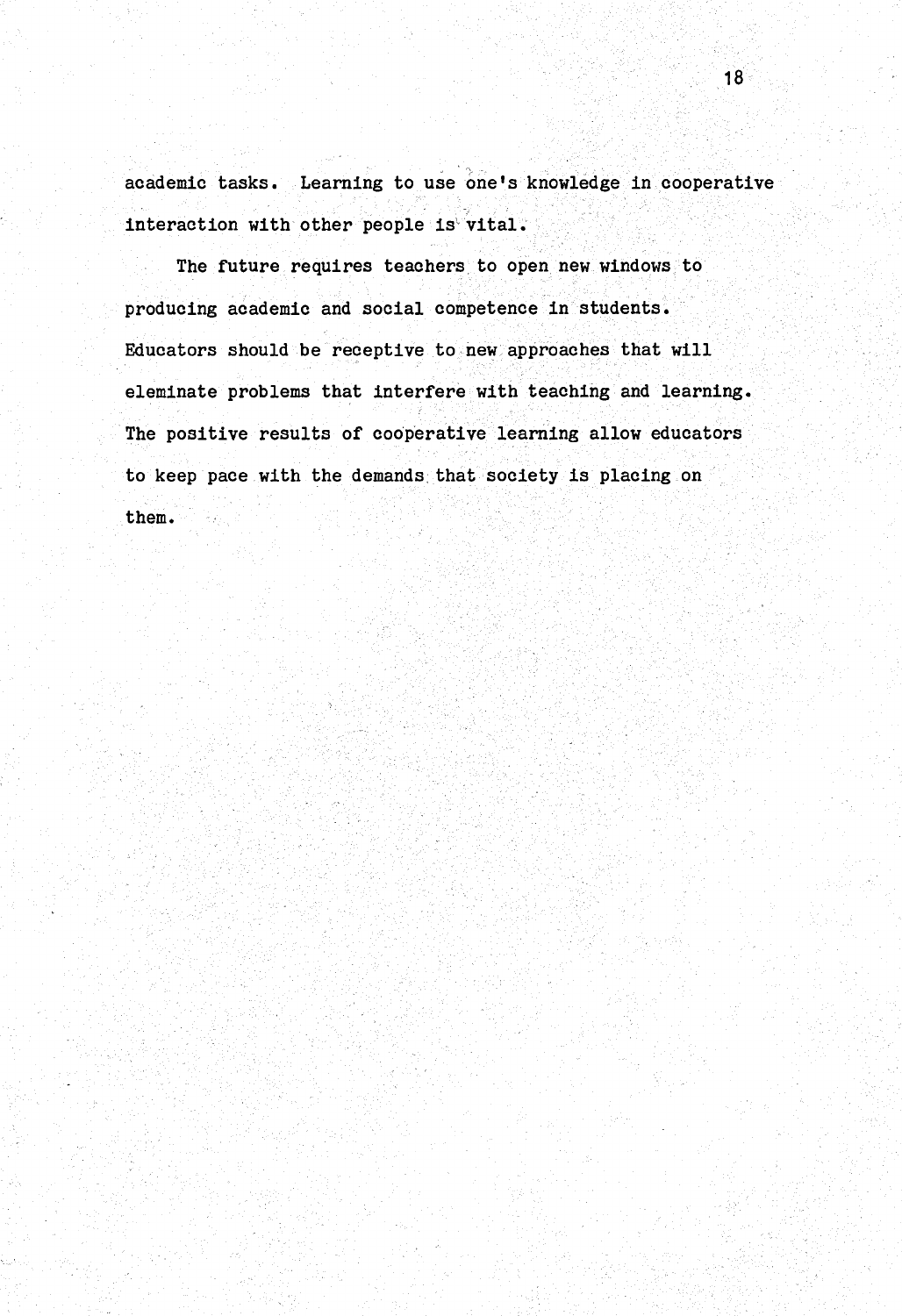#### References

Andersen, M., Nelson, R. L., Fox,~ R. G., & Gruber, S. E.

(1988). Integrating cooperative learning and structured learning: Effective approaches to teaching social skills. Focus on Exceptional Children, 20(9), 1-8.

- Coleman, *J.* s. (1961). The adolescent society. New York: The Free Press of Glencoe.
- Deutsch, M. ( 1962). Cooperation and trust: Some theoretical notes. In M. Jones (Ed.), Nebraska Symposium on Motivation (Vol. 10), Lincoln: University of Nebraska Press.
- Glasser, W. (1969). Schools without failure. New York: Harper & Row.
- Hulten, B. H., & DeVries, D. L. (1976). Team competition and group practice: Effects on student achievement and attitudes (Report No. 212). Baltimore: The John Hopkins University, Center for Social Organization of Schools. Johnson, D. W., & Johnson, R. T. (1974). Instructional goal structure: Cooperative, competitive, or individualistic. Review of Educational Research, 44(2), 213-240.

Johnson, D. W., & Johnson, R. T. (1975). The use of cooperative, competitive, and individualistic goal structure within the classroom. Englewood Cliffs, New Jersey: Prentice-Hall.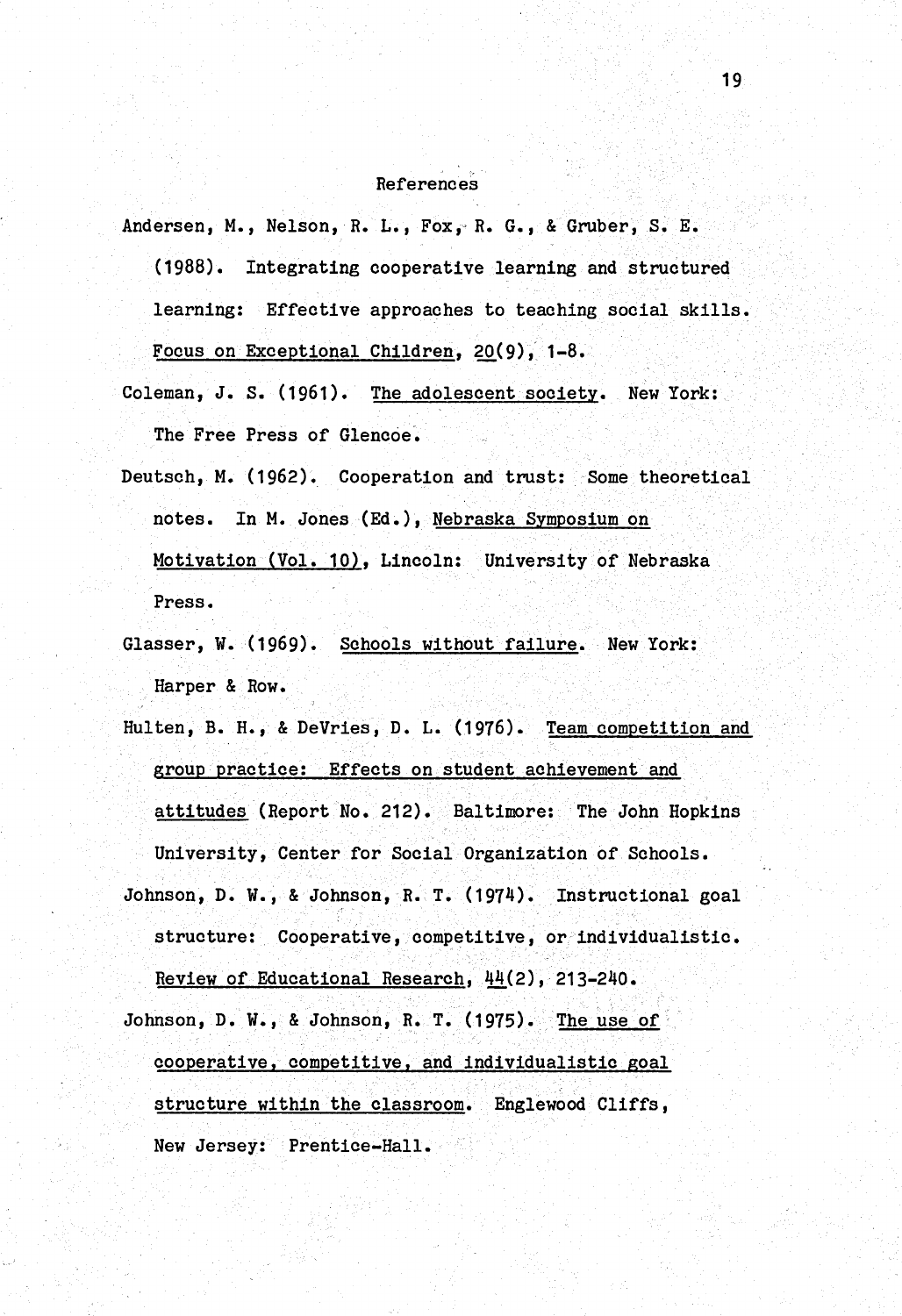- Johnson, D. w., & Johnson, R. T. (1985). Student-student interaction: Ignored but powerful. Journal of Teacher Education,  $36(4)$ , 22-26.
- Johnson, D. W., & Johnson, R. T. (1987). Joining together: Group theory and group skills. Englewood Cliffs, New Jersey: Prentice-Hall.
- Johnson, D. w., & Johnson, R. T. (1987). Learning together and alone. Englewood Cliffs, New Jersey: Prentice Hall. Johnson, D. W., & Johnson, R. T. (1989). Leading the

cooperative school. Edina, MN: Interaction Book Company. Johnson, D. w., Johnson, R. T., & Holubec, E. J. (1986). Circles of learning. Alexandria: Association for

Supervision and Curriculum Development.

- Johnson, D. W., Johnson, R. T., & Scott, L. (1978). The effects of cooperative and individualized instruction on student attitudes and achievement. The Journal of Social Psychology, 104, 207-216.
- Johnson, D. W., Johnson, R. T., Snider, B., & Yager, S. (1986). The impact of group processing on achievement in cooperative learning groups. The Journal of Social Psychology, 126(3), 389-397-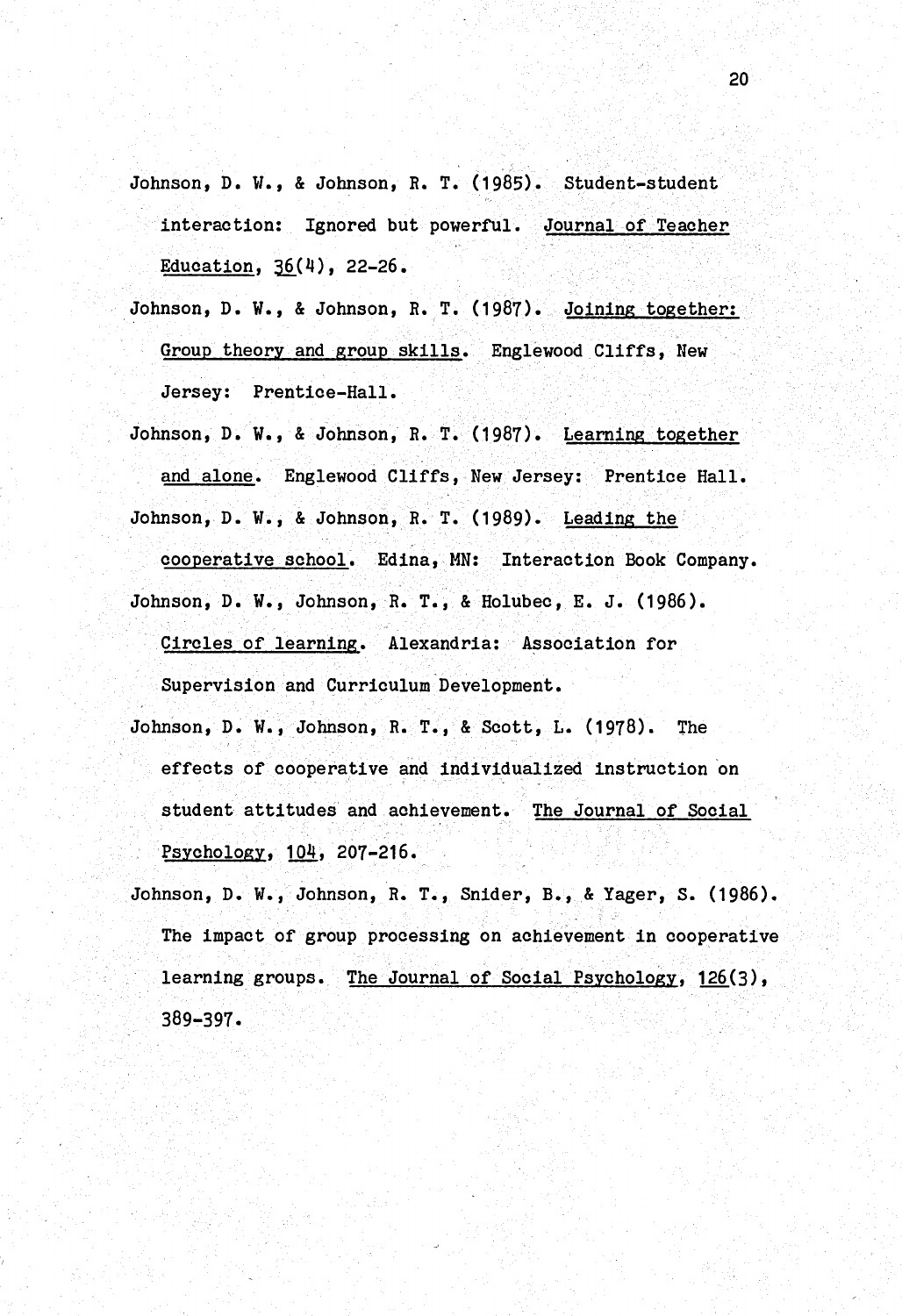Lazarowitz, R.H., Sharan, s., & Steinberg, R. (1980). Classroom learning styles and cooperative.behavior of elementary school children. Journal of Educational Psychology,  $72(1)$ , 99-106.

- Schrom, L. K. (1980). Factors influencing year nine students' interactions to leave school. Melbourne, Australia: Victoria Institute of Secondary Education. (ERIC Document Reproduction Service No. ED 209 484).
- Sharan, S. (1980). Cooperative learning in small groups: Recent methods and effects of achievement, attitudes, and ethnic relations. Review of Educational Research, 50(2), 241-271-
- Slavin, Y., & Sharan, S. (1987). Training teachers for cooperative learning. Educational Leadership, 45(3), 20-25.
- Slavin, R. E. (1977). Classroom reward structure: Analytical and practical review. Review of Educational Research,  $47, 633-650.$

Slavin, R. E. (1980). Cooperative learning. Review of Educational Research, 50(2), 315-342.

Slavin, R. E. (1983). When does cooperative learning increase student achievement? Psychological Bulletin,  $94(3)$ , 429-445.